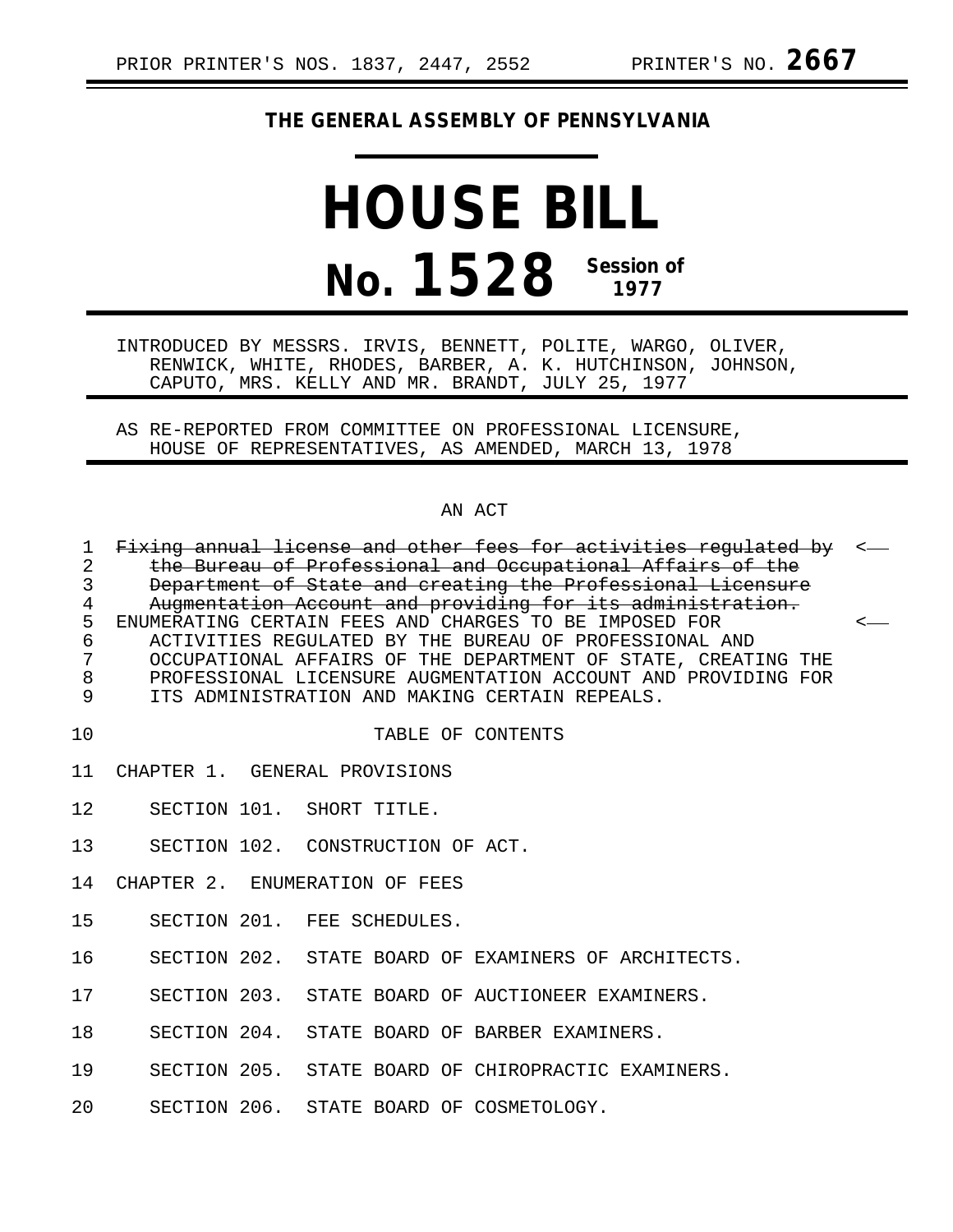1 SECTION 207. STATE DENTAL COUNCIL AND EXAMINING BOARD. 2 SECTION 208. STATE BOARD OF FUNERAL DIRECTORS. 3 SECTION 209. STATE BOARD OF LANDSCAPE ARCHITECTS. 4 SECTION 210. STATE BOARD OF MEDICAL EDUCATION AND LICENSURE. 5 SECTION 211. STATE BOARD OF MOTOR VEHICLE SALESMEN. 6 SECTION 212. STATE BOARD OF NURSE EXAMINERS. 7 SECTION 213. STATE BOARD OF EXAMINERS OF NURSING HOME 8 ADMINISTRATORS. 9 SECTION 214. STATE BOARD OF OPTOMETRICAL EXAMINERS. 10 SECTION 215. STATE BOARD OF OSTEOPATHIC EXAMINERS. 11 SECTION 216. STATE BOARD OF PHARMACY. 12 SECTION 217. STATE BOARD OF PHYSICAL THERAPY EXAMINERS. 13 SECTION 218. STATE BOARD OF PODIATRY EXAMINERS. 14 SECTION 219. STATE REGISTRATION BOARD FOR PROFESSIONAL 15 ENGINEERS. 16 SECTION 220. STATE BOARD OF EXAMINERS OF PUBLIC ACCOUNTANTS. 17 SECTION 221. STATE BOARD OF PSYCHOLOGIST EXAMINERS. 18 SECTION 222. STATE REAL ESTATE COMMISSION. 19 SECTION 223. STATE BOARD OF VETERINARY MEDICAL EXAMINERS. 20 SECTION 224. COLLECTION. 21 SECTION 225. LATE RENEWAL. 22 SECTION 226. DUPLICATE LICENSE. 23 SECTION 227. DUPLICATE CERTIFICATE. 24 CHAPTER 3. DISPOSITION OF FUNDS 25 SECTION 301. PROFESSIONAL LICENSURE AUGMENTATION ACCOUNT. 26 SECTION 302. BUDGET PREPARATION. 27 SECTION 303. SAVINGS PROVISION. 28 SECTION 304. TRANSITIONAL PROVISIONS. 29 CHAPTER 4. REPEALS 30 SECTION 401. SPECIFIC REPEALS.

19770H1528B2667 - 2 -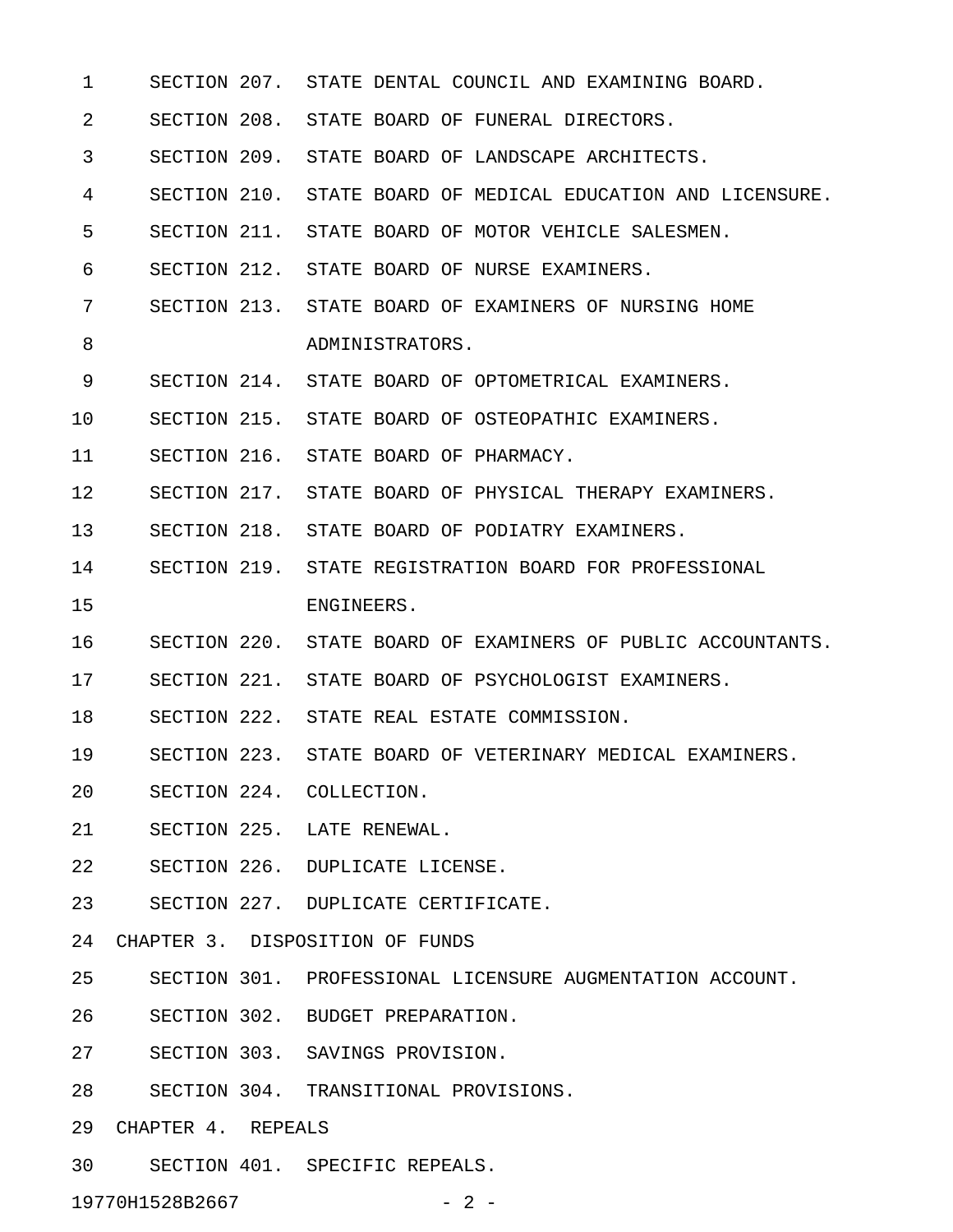| $\mathbf 1$ | SECTION 402. GENERAL REPEAL.                                                                                            |
|-------------|-------------------------------------------------------------------------------------------------------------------------|
| 2           | CHAPTER 5. MISCELLANEOUS PROVISIONS                                                                                     |
| 3           | SECTION 501. SAVINGS CLAUSE.                                                                                            |
| 4           | SECTION 502. EFFECTIVE DATE.                                                                                            |
| 5           | The General Assembly of the Commonwealth of Pennsylvania                                                                |
| 6           | hereby enacts as follows:                                                                                               |
| 7           | Section 1. Short title.                                                                                                 |
| 8           | This act shall be known and may be cited as the "Bureau of                                                              |
| 9           | Professional and Occupational Affairs Fee Act."                                                                         |
| 10          | Section 2. Fees.                                                                                                        |
| 11          | (a) Fee Schedule. The annual and biennial license and                                                                   |
| 12          | renewal fees for activities regulated by the Bureau of                                                                  |
| 13          | Professional and Occupational Affairs shall be as follows:                                                              |
| 14          | Activity<br>Fee                                                                                                         |
| 15          | $(1)$ Architecture                                                                                                      |
| 16          | $\overline{(+i)}$ Examination<br>50.00                                                                                  |
| 17          | (ii) Renewal, biennial entry and the sense of the sense of the sense of the sense of the sense of the sense of<br>25.00 |
| 18          | $(2)$ Auctioneer                                                                                                        |
| 19          | (i) Auctioneer's registration certifi-                                                                                  |
| 20          | 50.00<br>eate                                                                                                           |
| 21          | (ii) Auctioneers, biennial renewal<br>50.00                                                                             |
| 22          | (iii) Special license, specific auction 100.00                                                                          |
| 23          | $(3)$ Barbers                                                                                                           |
| 24          | (i) Apprentice, student permit<br>$-5.00$                                                                               |
| 25          | (ii) Teachers, registration fee<br>25.00                                                                                |
| 26          | (iii) Teachers, biennial renewal<br>25.00                                                                               |
| 27          | - (iv) Barber shop, registration fee<br>$-10.00$                                                                        |
| 28          | $-10.00$                                                                                                                |
| 29          | $(4)$ Chiropractic                                                                                                      |
| 30          | (i) Standard examination<br>40.00                                                                                       |

19770H1528B2667 - 3 -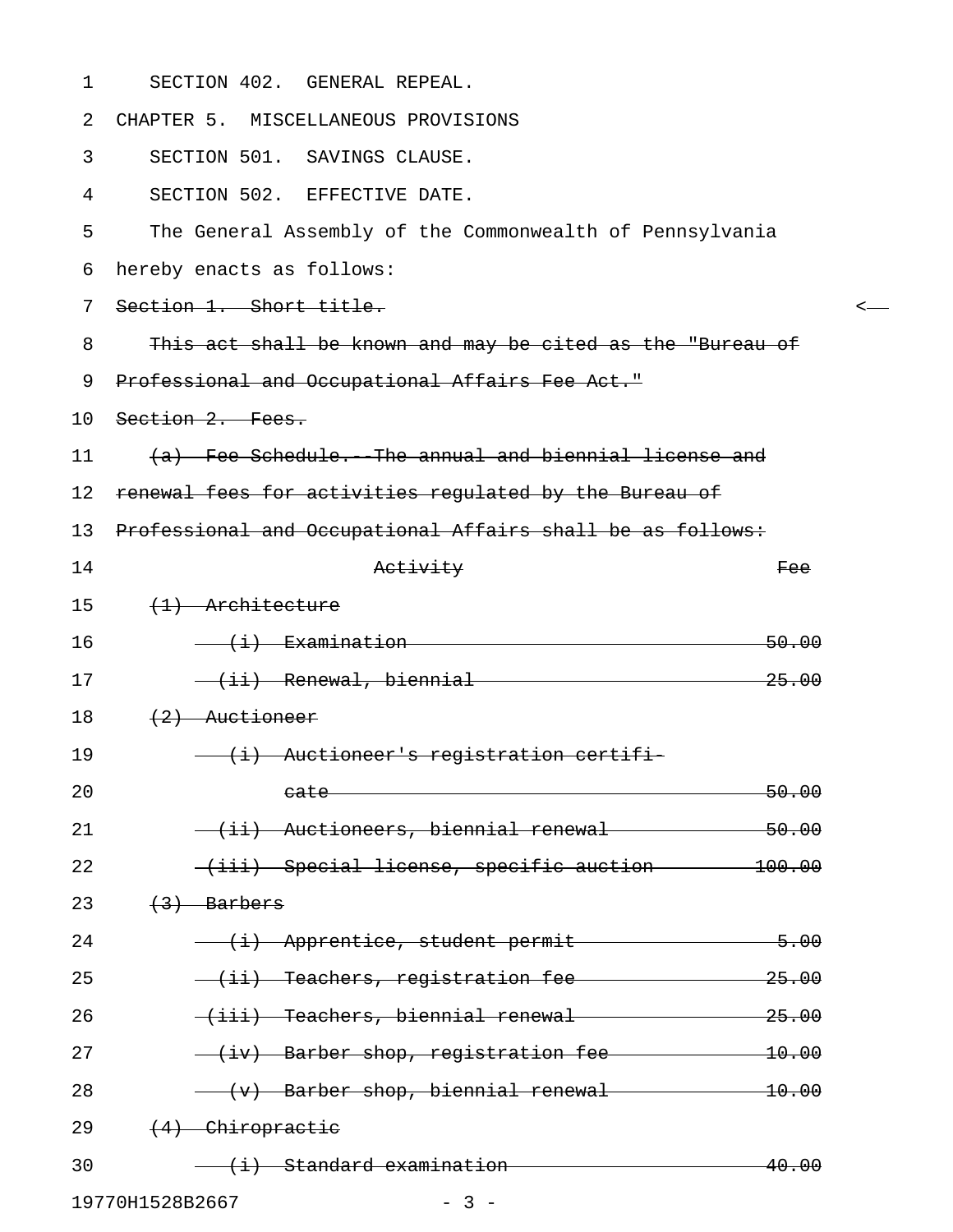| $\mathbf 1$ | (ii) Renewal, biennial                                                                                         | 20.00            |
|-------------|----------------------------------------------------------------------------------------------------------------|------------------|
| 2           | $(5)$ Cosmetology                                                                                              |                  |
| 3           | (i) Student and apprentice permits                                                                             | $-5.00$          |
| 4           | (ii) Operators and manicurists,                                                                                |                  |
| 5           | original                                                                                                       | 10.00            |
| 6           | $\overline{\text{+iii}}$ Operators and manicurists,                                                            |                  |
| 7           | biennial renewal                                                                                               | 10.00            |
| 8           | (iv) Shop owners, managers, teachers,                                                                          |                  |
| 9           | original                                                                                                       | 25.00            |
| 10          | $(v)$ - Shop owners, managers, teachers,                                                                       |                  |
| 11          | biennial renewal                                                                                               | 25.00            |
| 12          | $(6)$ Dentist                                                                                                  |                  |
| 13          | (i) Dentist, biennial registration                                                                             | 25.00            |
| 14          | -(ii) Dental hygienists, biennial                                                                              |                  |
| 15          | registration                                                                                                   | 10.00            |
| 16          | (7) Professional engineering                                                                                   |                  |
| 17          | (i) Engineers, biennial renewal                                                                                | <del>25.00</del> |
| 18          | (ii) Surveyors, biennial renewal                                                                               | 25.00            |
| 19          | (8) Landscape architecture                                                                                     |                  |
| 20          | (i) Examination and initial                                                                                    | 75.00            |
| 21          | (ii) Renewal, biennial entitled and the Renewal Alexander Communication of the Renewal Alexander Communication | 50.00            |
| 22          | (9) Motor vehicle manufacturers, dealers                                                                       |                  |
| 23          | and salesmen                                                                                                   |                  |
| 24          | $\overline{+i}$ Motor vehicle manufacturers,                                                                   |                  |
| 25          |                                                                                                                | 25.00            |
| 26          | (ii) Motor vehicle wholesalers and                                                                             |                  |
| 27          | distributors, biennial renewal                                                                                 | $-25.00$         |
| 28          | (iii) Distributor branch representative                                                                        |                  |
| 29          | license, biennial renewal                                                                                      | $-15.00$         |
| 30          | (iv) Motor vehicle factory represen-                                                                           |                  |
|             |                                                                                                                |                  |

19770H1528B2667 - 4 -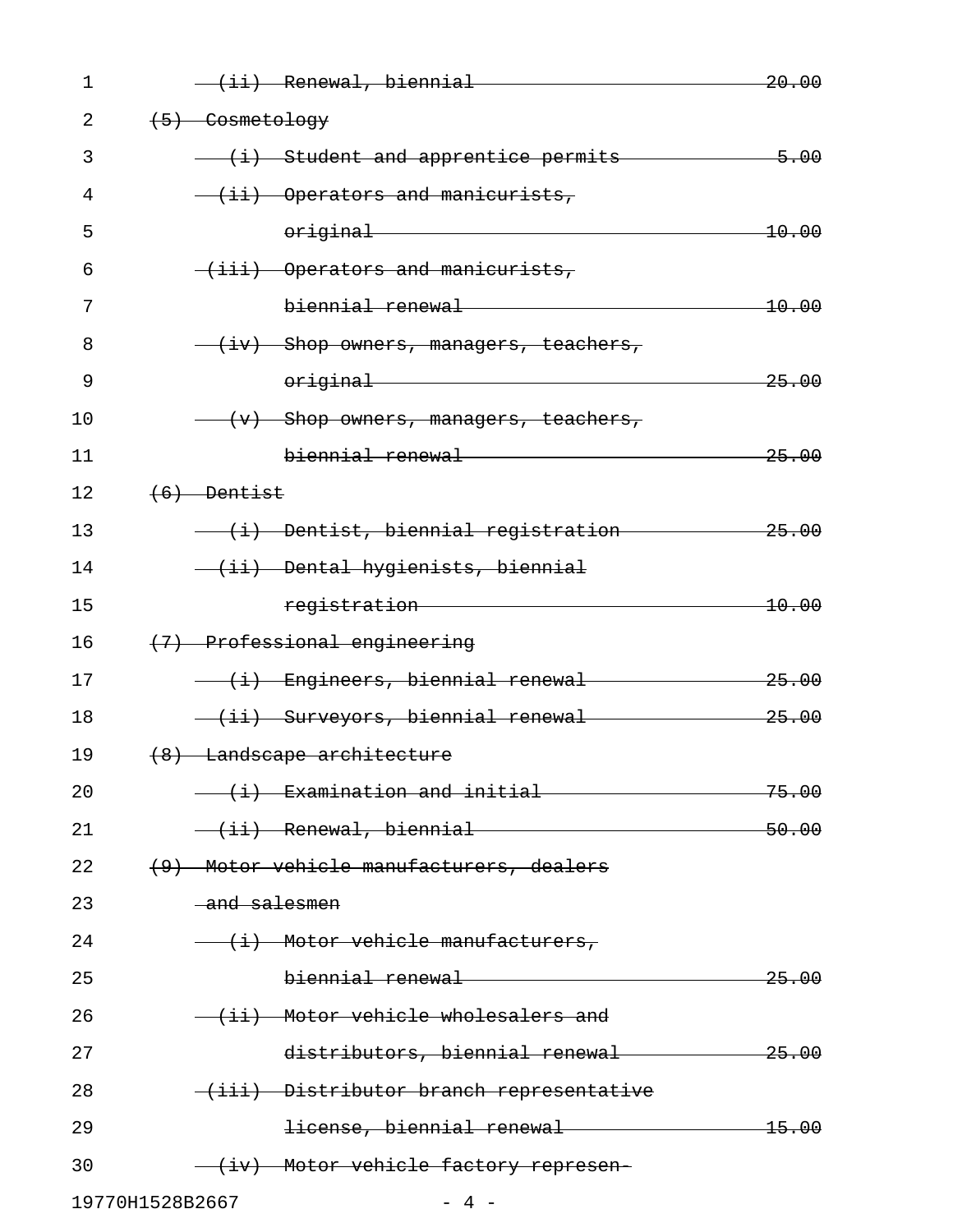| 1  | tative license, biennial renewal                                                                               | $-15.00$         |
|----|----------------------------------------------------------------------------------------------------------------|------------------|
| 2  | (v) Motor vehicle dealers license,                                                                             |                  |
| 3  |                                                                                                                | 25.00            |
| 4  | (vi) Motor vehicle dealers branch                                                                              |                  |
| 5  | office, biennial renewal                                                                                       | 25.00            |
| 6  | (vii) Motor vehicle salesmen license,                                                                          |                  |
| 7  |                                                                                                                | <del>15.00</del> |
| 8  | (viii) Used car lots, biennial renewal will be the control.                                                    | $-25.00$         |
| 9  | (10) Nurse Board                                                                                               |                  |
| 10 | (i) Practical nurse examination and the practical nurse examination                                            | <del>18.00</del> |
| 11 |                                                                                                                | 24.00            |
| 12 | (iii) Practical nurse, biennial renewal entro                                                                  | $-5.00$          |
| 13 | (iv) Professional nurse, biennial                                                                              |                  |
| 14 | <u>renewal</u>                                                                                                 | <del>10.00</del> |
| 15 | (11) Nursing Home Administration                                                                               |                  |
| 16 | (i) Examination and initial                                                                                    |                  |
| 17 | registration Testion                                                                                           | 50.00            |
| 18 | (ii) Nursing Home Administrator,                                                                               |                  |
| 19 | biennial renewal                                                                                               | <del>50.00</del> |
| 20 | (iii) Nursing Home Administrator,                                                                              |                  |
| 21 | license by endorsement                                                                                         | 50.00            |
| 22 | $(12)$ Optometry                                                                                               |                  |
| 23 | (i) Optometrists, biennial renewal                                                                             | $-25.00$         |
| 24 | (ii) Optometrists branch office,                                                                               |                  |
| 25 | original license                                                                                               | <del>20.00</del> |
| 26 | (iii) Optometrists branch office,                                                                              |                  |
| 27 |                                                                                                                | 20.00            |
| 28 | $\left(\frac{13}{2}\right)$ Osteopathy                                                                         |                  |
| 29 | (i) Examination, original license                                                                              | 40.00            |
| 30 | (ii) Biennial renewal entropy and the set of the set of the set of the set of the set of the set of the set of | 25.00            |
|    |                                                                                                                |                  |

19770H1528B2667 - 5 -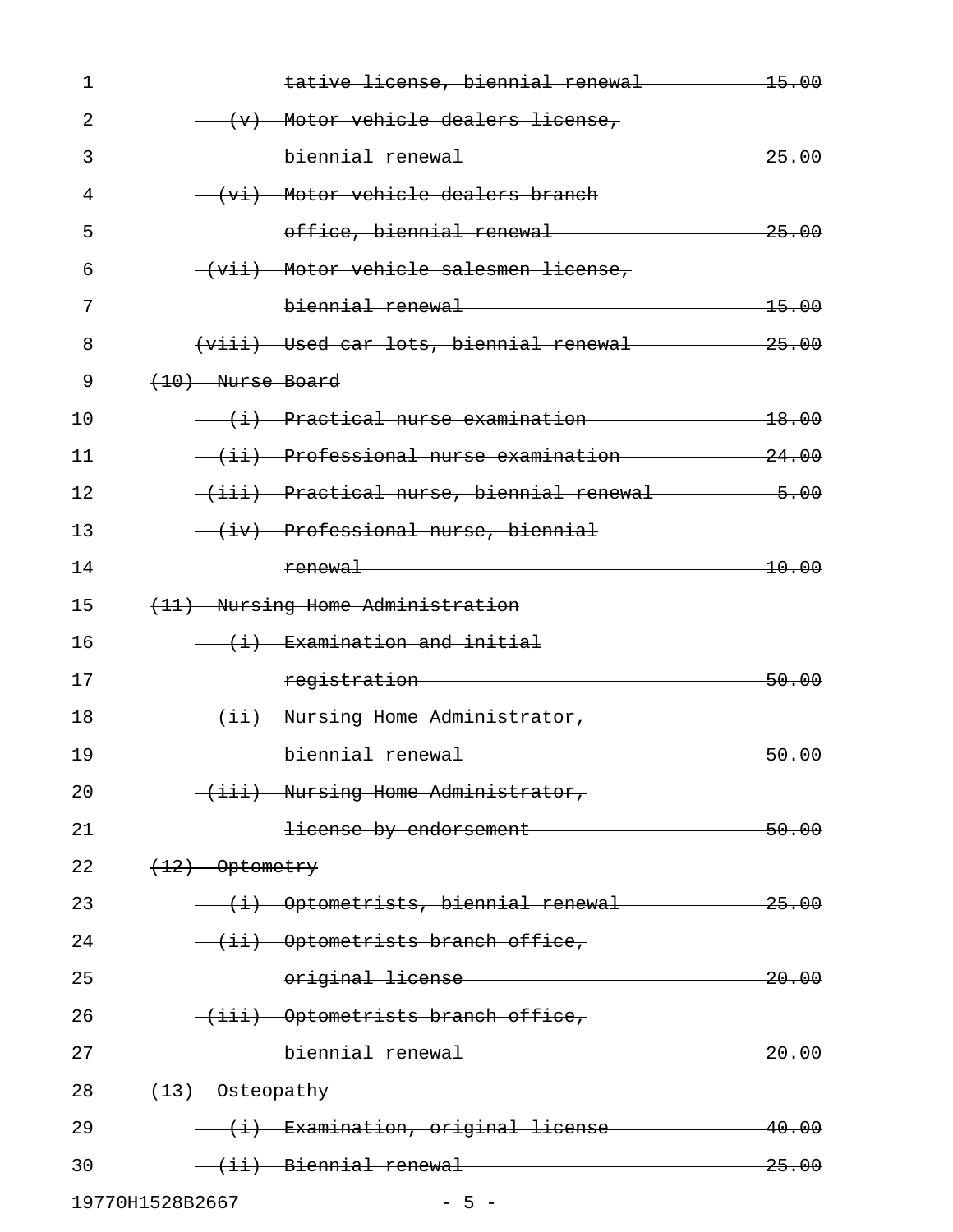| 1  | $(14)$ Pharmacy    |                                                             |                  |
|----|--------------------|-------------------------------------------------------------|------------------|
| 2  |                    | (i) Pharmacist examination fee                              | <del>25.00</del> |
| 3  |                    | <del>(ii) Pharmacist, original license</del>                | <del>25.00</del> |
| 4  |                    | (iii) Pharmacist, biennial renewal                          | 25.00            |
| 5  |                    | (iv) Pharmacy, biennial renewal                             | 50.00            |
| 6  |                    | (15) Physical Therapy                                       |                  |
| 7  |                    | (i) Physical therapist license,                             |                  |
| 8  |                    | biennial renewal                                            | <del>25.00</del> |
| 9  | $(16)$ Podiatry    |                                                             |                  |
| 10 |                    | <del>(i) Examination</del>                                  | 50.00            |
| 11 | $(17)$ Real Estate |                                                             |                  |
| 12 |                    | (i) Brokers examination and registra-                       |                  |
| 13 |                    | <del>tion — —</del>                                         | <del>25.00</del> |
| 14 |                    | (ii) Salesman's examination and regis-                      |                  |
| 15 |                    | tration —————                                               | <del>20.00</del> |
| 16 |                    | (iii) Brokers license, biennial renewal                     | 25.00            |
| 17 |                    | (iv) Corporations, biennial renewal                         | 25.00            |
| 18 |                    | (v) Partnership, biennial renewal                           | 25.00            |
| 19 |                    | (vi) Associate broker, biennial renewal                     | 25.00            |
| 20 |                    | (vii) Certification of license of Pa.                       |                  |
| 21 |                    | broker applying for licensure                               |                  |
| 22 |                    | in another state <b>contains the state</b>                  | $-5.00$          |
| 23 |                    | (viii) New license for new location for                     |                  |
| 24 |                    | unexpired period place of                                   |                  |
| 25 |                    |                                                             | <del>5.00</del>  |
| 26 |                    | (ix) Salesman, biennial renewal 20.00                       |                  |
| 27 |                    | (x) Salesman, change of employer 5.00                       |                  |
| 28 |                    | (xi) Certifications, all licenses 5.00                      |                  |
| 29 |                    | (b) Collection. The Bureau of Professional and Occupational |                  |
| 30 |                    | Affairs shall collect the fees for which this act provides; |                  |
|    | 19770H1528B2667    | $-6-$                                                       |                  |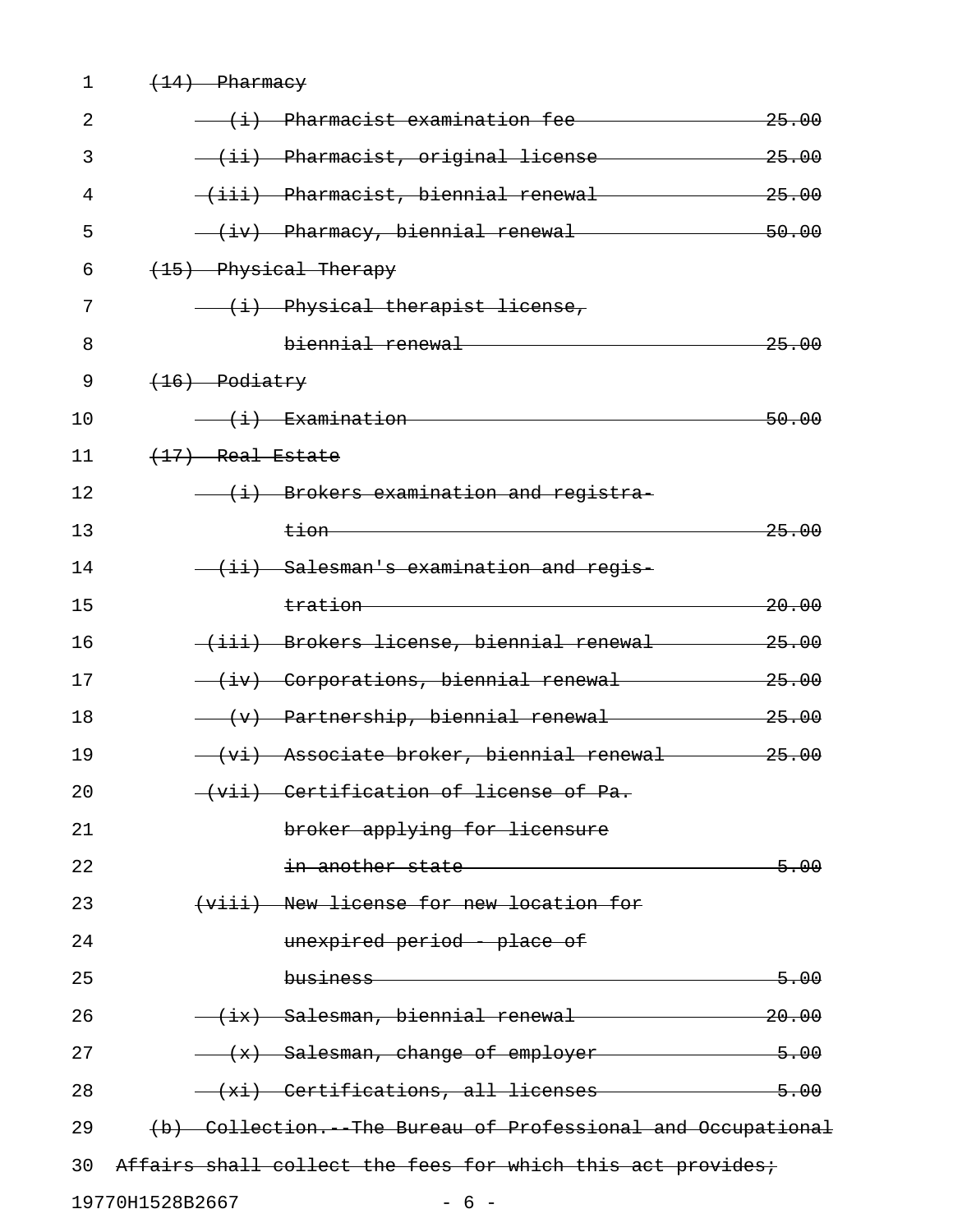1 however, nothing in this act shall prevent the collection of

2 fees by the bureau not inconsistent with the provisions of this  $3 \text{ aet.}$ 

4 Section 3. Fees for late renewals and duplicates.

 $\{a\}$  Late renewals. Where a license is renewed beyond the 6 date specified for renewal by the bureau, a fee of \$5.00 for 7 each month or part of a month beyond the renewal date shall be 8 charged in addition to the prescribed fee. 9 (b) Duplicates. The fee for the issuance of a duplicate 10 <del>license shall be \$5.00 in all cases.</del> 11 Section 4. Professional Licensure Augmentation Account. 12 (a) Creation of and payments to account. Beginning July 1, 13 1978 and thereafter, all moneys collected by the Bureau of 14 Professional and Occupational Affairs shall be paid into the 15 Professional Licensure Augmentation Account which is hereby 16 created and which shall be a special restricted receipts account 17 within the General Fund. Moneys in such account shall be paid 18 out only when specifically appropriated by the General Assembly 19 and be treated in the same manner as moneys which augment 20 General Fund appropriations for the operation of the Bureau of 21 Occupational and Professional Affairs. 22 (b) Appropriations from account. The General Assembly shall 23 annually appropriate for payment of the costs of processing 24 licenses and renewals, for the operation of the various 25 regulatory boards, and for other general costs of bureau 26 operations, moneys available from the Professional Licensure 27 Augmentation Account. 28 (c) Budget preparation. In preparing the proposed budget 29 for bureau operations for each year, the Commissioner of 30 Professional and Occupational Affairs shall consult with the

19770H1528B2667 - 7 -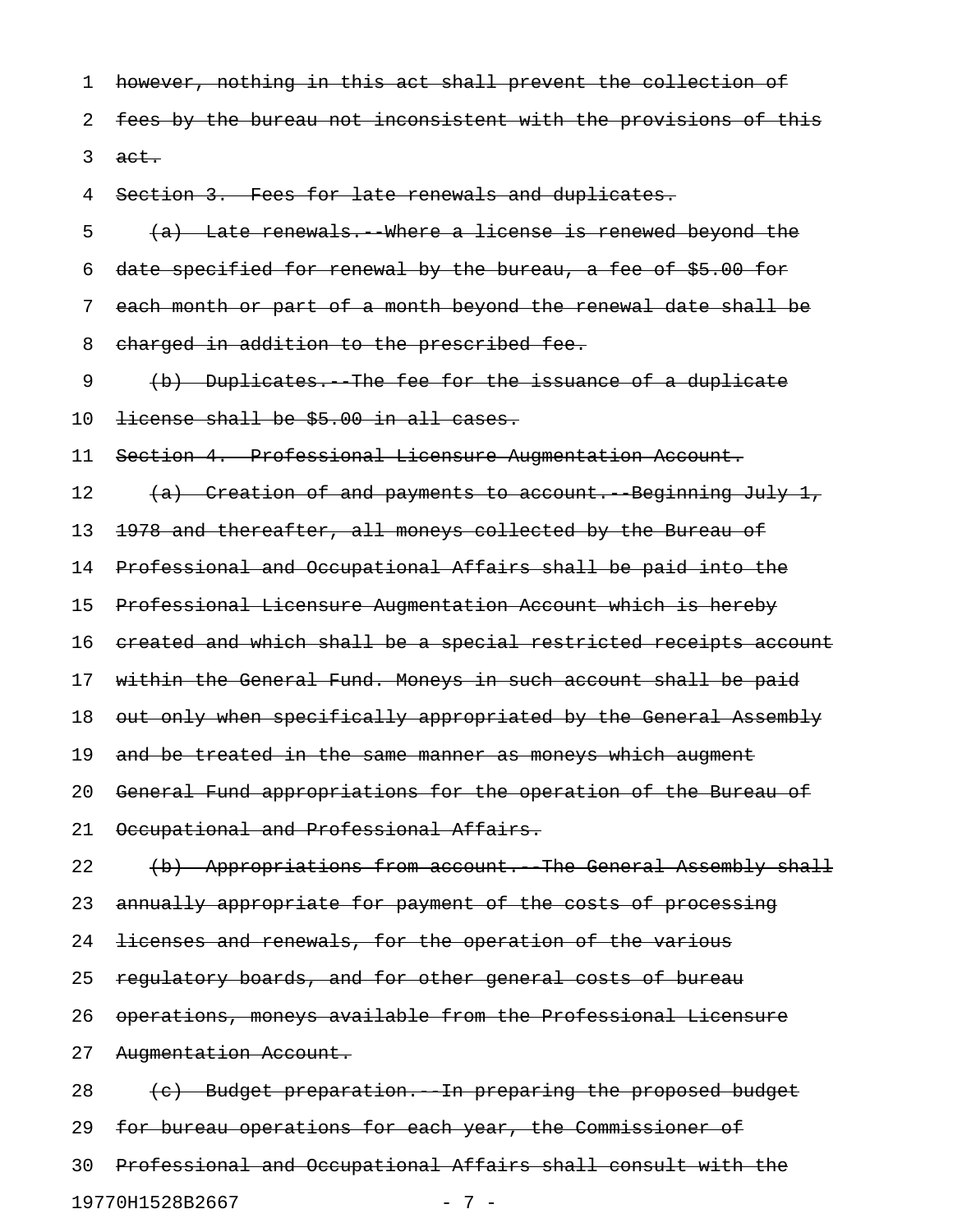1 boards and commissions under his jurisdiction to determine their 2 budgetary requirements for the upcoming year.

3 (d) Limitations.--Nothing in this section shall be construed 4 to affect section 30 of the act of September 29, 1961 (P.L.1745, 5 No.708), known as "The Auctioneers' License Act," or section 907 6 of the act of October 15, 1975 (P.L.390, No.111), known as the 7 "Health Care Services Malpractice Act."

8 (e) Transitional provisions. For the remainder of fiscal 9 year 1977-1978, such additional moneys as are attributable to 10 the increased fees provided by this act are hereby appropriated 11 to the Department of State for the operation of the department, 12 but such moneys shall not be spent until such expenditures are 13 approved by the Secretary of the Budget and the Chairmen of the 14 House and Senate Appropriations Committees. If any of such 15 moneys remain unapproved on July 1, 1978, such moneys shall be 16 paid into the Professional Licensure Augmentation Account. 17 Section 5. Repeals. 18 All acts or parts of acts are repealed insofar as they are 19 inconsistent herewith. 20 Section 6. Savings clause. 21 The provisions of this act shall not affect any act done, 22 <del>liability incurred or right accrued or vested, or affect any</del> 23 suit or prosecution pending or to be instituted to enforce any 24 right or penalty or punish any offense under the authority of 25 any act or part thereof repealed by this act. 26 Section 7. Effective date. 27 This act shall take effect January 1, 1978. 28 CHAPTER 1 < 29 GENERAL PROVISIONS

30 SECTION 101. SHORT TITLE.

19770H1528B2667 - 8 -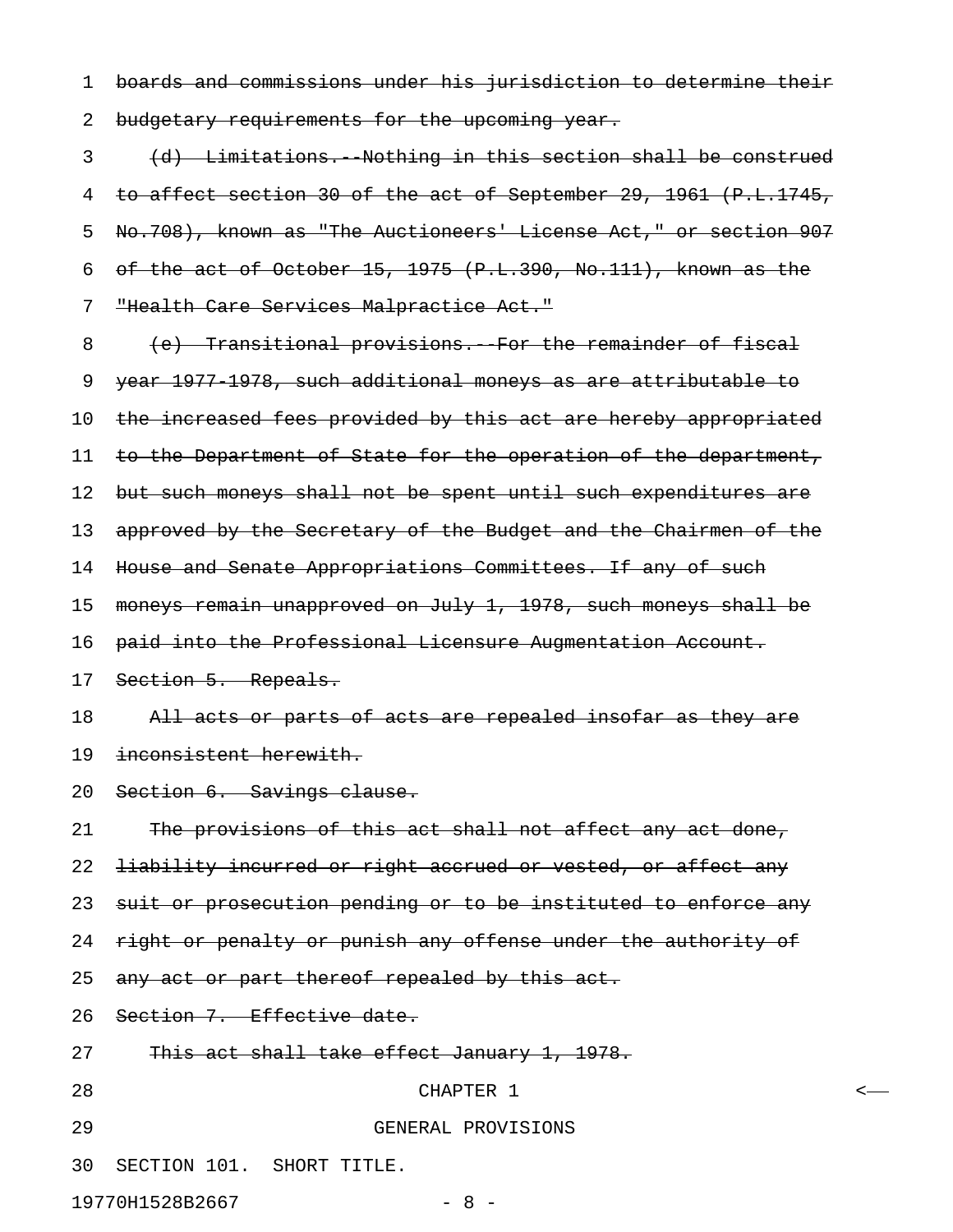1 THIS ACT SHALL BE KNOWN AND MAY BE CITED AS THE "BUREAU OF 2 PROFESSIONAL AND OCCUPATIONAL AFFAIRS FEE ACT."

3 SECTION 102. CONSTRUCTION OF ACT.

4 THIS ACT CONTAINS AN ENUMERATION OF CERTAIN FEES CHARGED BY 5 VARIOUS BOARDS AND COMMISSIONS WITHIN THE BUREAU OF PROFESSIONAL 6 AND OCCUPATIONAL AFFAIRS. SOME OF THE FEES CONTAINED HEREIN 7 REPRESENT INCREASES OR DECREASES FROM EXISTING CHARGES WHILE 8 OTHERS REPRESENT THE CURRENT FEES IN EFFECT ON THE EFFECTIVE 9 DATE OF THIS ACT. IT IS THE INTENT OF THE GENERAL ASSEMBLY, AND 10 THIS ACT SHALL BE SO CONSTRUED, THAT THE FEES HEREIN SET FORTH 11 SHALL BE THOSE CHARGED BY THE VARIOUS AGENCIES ON THE EFFECTIVE 12 DATE OF THIS ACT; HOWEVER, NOTHING CONTAINED HEREIN SHALL BE 13 CONSTRUED TO LIMIT ANY AGENCY'S AUTHORITY TO CHANGE THESE FEES 14 OR SET NEW FEES IF SUCH AGENCY HAS BEEN GRANTED SUCH AUTHORITY 15 PRIOR OR SUBSEQUENT TO THE PASSAGE OF THIS ACT. FURTHER, THE 16 FACT THAT A PARTICULAR FEE CURRENTLY IN EFFECT IS NOT ENUMERATED 17 IN THIS ACT SHALL NOT EFFECT THE VALIDITY OF SUCH FEE. 18 CHAPTER 2 19 ENUMERATION OF FEES 20 SECTION 201. FEE SCHEDULES. 21 THE FEES FOR THE FOLLOWING ACTIVITIES REGULATED BY THE BOARDS 22 AND COMMISSIONS WITHIN THE BUREAU OF PROFESSIONAL AND 23 OCCUPATIONAL AFFAIRS OF THE DEPARTMENT OF STATE SHALL BE AS 24 SPECIFIED IN THIS CHAPTER UNTIL SUCH TIME AS THEY ARE CHANGED BY 25 LAW OR BY THE APPROPRIATE AGENCY AUTHORIZED TO MAKE SUCH 26 CHANGES.

27 SECTION 202. STATE BOARD OF EXAMINERS OF ARCHITECTS.

28 ACTIVITY ACTIVITY

29 (1) EXAMINATION OR CERTIFICATE OF QUALIFICATIONS

30 AND REGISTRATION FEE - ARCHITECT........... \$ 50.00

19770H1528B2667 - 9 -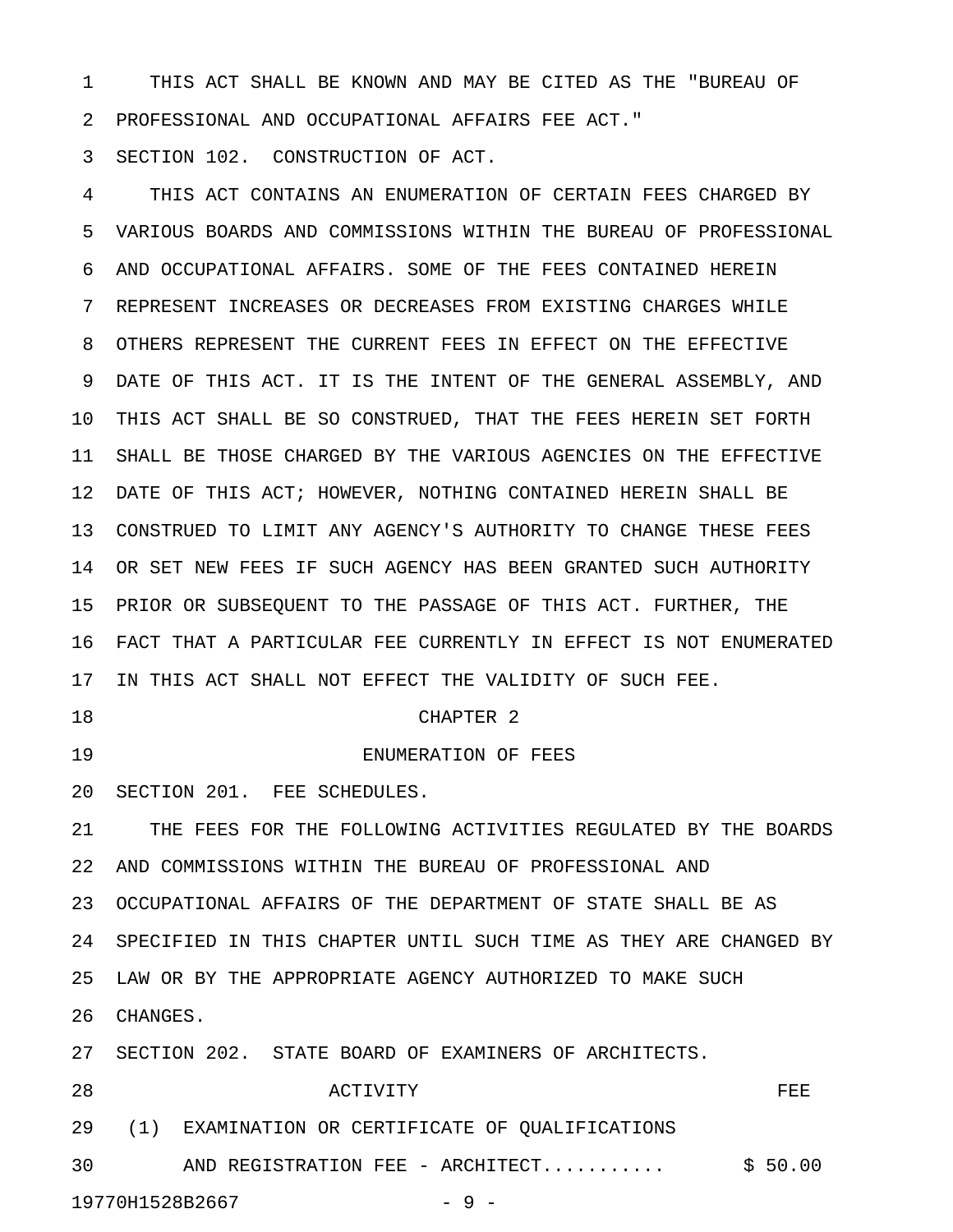| 1  | (2) | EXAMINATION FEE TO CHANGE FROM "REGISTERED                                                      |               |
|----|-----|-------------------------------------------------------------------------------------------------|---------------|
| 2  |     | BY EXEMPTION" TO "REGISTERED BY EXAMINATION"                                                    |               |
| 3  |     | - SENIOR CERTIFICATE NATIONAL COUNCIL OF                                                        |               |
| 4  |     | ARCHITECTURAL REGISTRATION BOARDS                                                               | 10.00         |
| 5  | (3) | BIENNIAL RENEWAL LICENSE FEE - ARCHITECT                                                        | 25.00         |
| 6  | (4) | RENEWAL OF ARCHITECT LICENSE WITHIN ONE                                                         |               |
| 7  |     | YEAR OF EXPIRATION                                                                              | 10.00         |
| 8  | (5) | ISSUANCE OF NEW CERTIFICATE AFTER SIX MONTH                                                     |               |
| 9  |     | PERIOD FOLLOWING REVOCATION OF CERTIFICATE                                                      |               |
| 10 |     | OF QUALIFICATION TO PRACTICE ARCHITECTURE                                                       | 10.00         |
| 11 |     |                                                                                                 | (PLUS COSTS   |
| 12 |     |                                                                                                 | OF REVOCATION |
| 13 |     |                                                                                                 | EXPENSES OF   |
| 14 |     |                                                                                                 | BOARD)        |
| 15 |     | SECTION 203. STATE BOARD OF AUCTIONEER EXAMINERS.                                               |               |
| 16 |     | <b>ACTIVITY</b>                                                                                 | FEE           |
| 17 | (1) | EXAMINATION FEE FOR AUCTIONEER'S LICENSE                                                        | \$25.00       |
| 18 | (2) | ISSUANCE OF CERTIFICATE OF BIENNIAL REGIS-                                                      |               |
| 19 |     |                                                                                                 | 50.00         |
| 20 |     | (3) EXAMINATION FOR APPRENTICE AUCTIONEER'S                                                     |               |
| 21 |     | $\text{LICENSE.} \dots \dots \dots \dots \dots \dots \dots \dots \dots \dots \dots \dots \dots$ | 10.00         |
| 22 | (4) | ISSUANCE OF REGISTRATION CERTIFICATE -                                                          |               |
| 23 |     | AUCTIONEER                                                                                      | 50.00         |
| 24 | (5) | APPRENTICE AUCTIONEER'S BIENNIAL CERTIFI-                                                       |               |
| 25 |     |                                                                                                 | 30.00         |
| 26 | (6) | BIENNIAL AUCTIONEER REREGISTRATION                                                              | 50.00         |
| 27 | (7) | BIENNIAL APPRENTICE AUCTIONEER RE-                                                              |               |
| 28 |     | REGISTRATION                                                                                    | 30.00         |
| 29 |     | (8) SPECIAL LICENSE FOR SPECIAL AUCTION                                                         | 100.00        |
| 30 | (9) | AUCTIONEER LICENSE FOR LAST SIX MONTHS OF                                                       |               |
|    |     | 19770H1528B2667<br>$-10 -$                                                                      |               |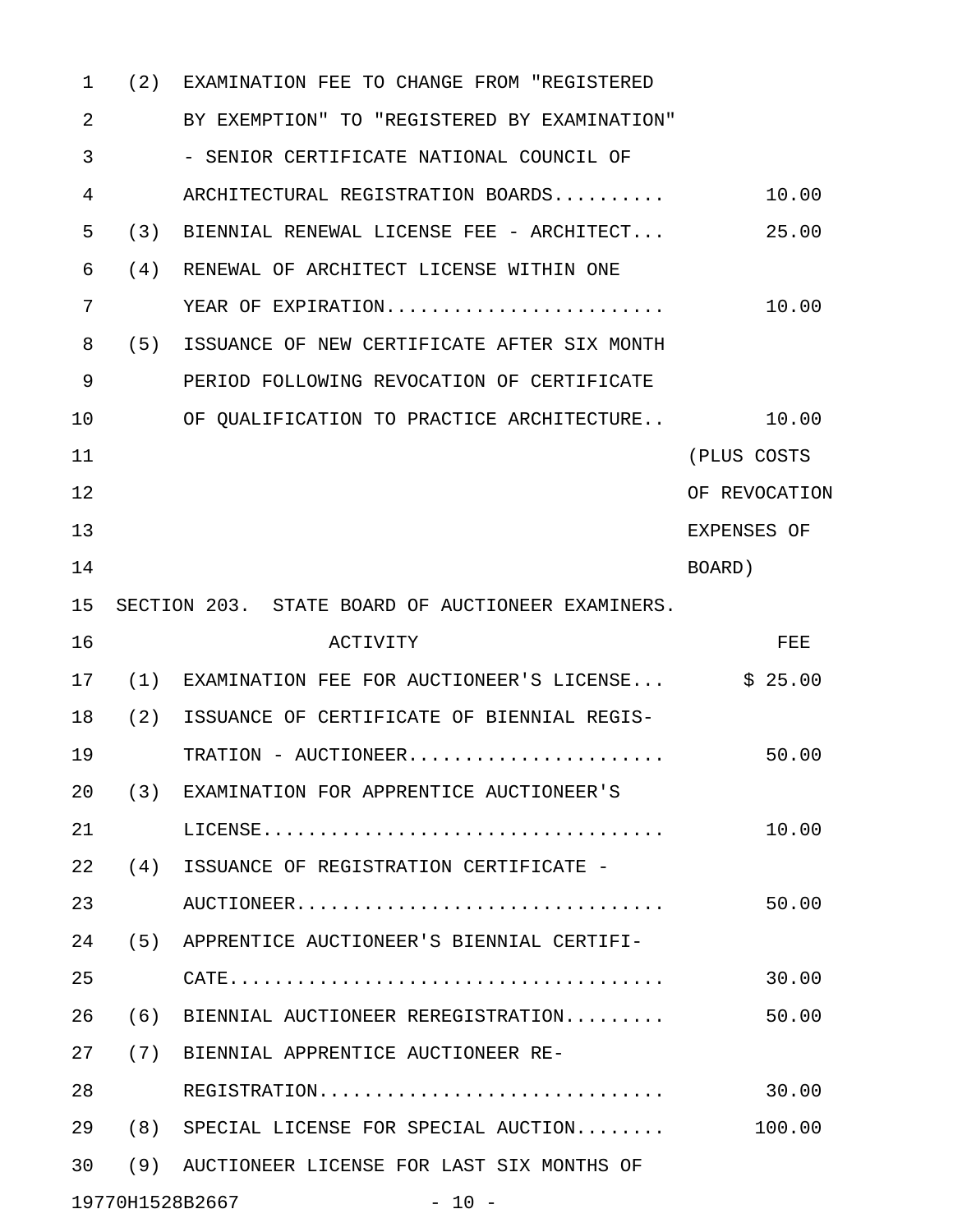| $\mathbf 1$ |     | TWO-YEAR PERIOD                                     | 30.00   |
|-------------|-----|-----------------------------------------------------|---------|
| 2           |     | (10) APPRENTICE AUCTIONEER FOR LAST SIX MONTHS      |         |
| 3           |     | OF TWO-YEAR PERIOD                                  | 30.00   |
| 4           |     | SECTION 204. STATE BOARD OF BARBER EXAMINERS.       |         |
| 5           |     | <b>ACTIVITY</b>                                     | FEE     |
| 6           | (1) | EXAMINATION FEE - BARBER                            | \$25.00 |
| 7           | (2) | EXAMINATION FEE - MANAGER                           | 30.00   |
| 8           | (3) | EXAMINATION FEE - TEACHER                           | 35.00   |
| 9           | (4) | REGISTRATION FEE FOR TEACHERS                       | 25.00   |
| 10          | (5) | BIENNIAL REGISTRATION FOR TEACHERS                  | 25.00   |
| 11          | (6) | STUDENT PERMIT                                      | 5.00    |
| 12          | (7) | BIENNIAL RENEWAL OF BARBER CERTIFICATE              | 5.00    |
| 13          | (8) | REGISTRATION OF BARBER SHOP                         | 10.00   |
| 14          | (9) | BIENNIAL RENEWAL-BARBER SHOP                        | 10.00   |
| 15          |     | $(10)$ REGISTRATION FEE-BARBER SCHOOL               | 100.00  |
| 16          |     | $(11)$ ANNUAL RENEWAL - BARBER SCHOOL               | 50.00   |
| 17          |     | $(12)$ REGISTRATION FEE - MANAGERS                  | 8.00    |
| 18          |     | $(13)$ BIENNIAL RENEWAL - MANAGERS                  | 8.00    |
| 19          |     | SECTION 205. STATE BOARD OF CHIROPRACTIC EXAMINERS. |         |
| 20          |     | ACTIVITY                                            | FEE     |
| 21          | (1) | STANDARD EXAMINATION FEE                            | \$40.00 |
| 22          | (2) | LIMITED EXAMINATION FEE                             | 10.00   |
| 23          | (3) | BIENNIAL REGISTRATION FEE                           | 20.00   |
| 24          | (4) | EXAMINATION UPON APPLICATION OF HOLDER              |         |
| 25          |     | OF NATIONAL BOARD CERTIFICATE                       | 50.00   |
| 26          | (5) | RESTORATION FEE                                     | 50.00   |
| 27          | (6) | DUPLICATE REGISTRATION PACKET                       | 5.00    |
| 28          | (7) | CERTIFICATION OF GRADES                             | 10.00   |
| 29          | (8) | RECIPROCITY                                         | 50.00   |
| 30          |     | SECTION 206. STATE BOARD OF COSMETOLOGY.            |         |
|             |     |                                                     |         |

19770H1528B2667 - 11 -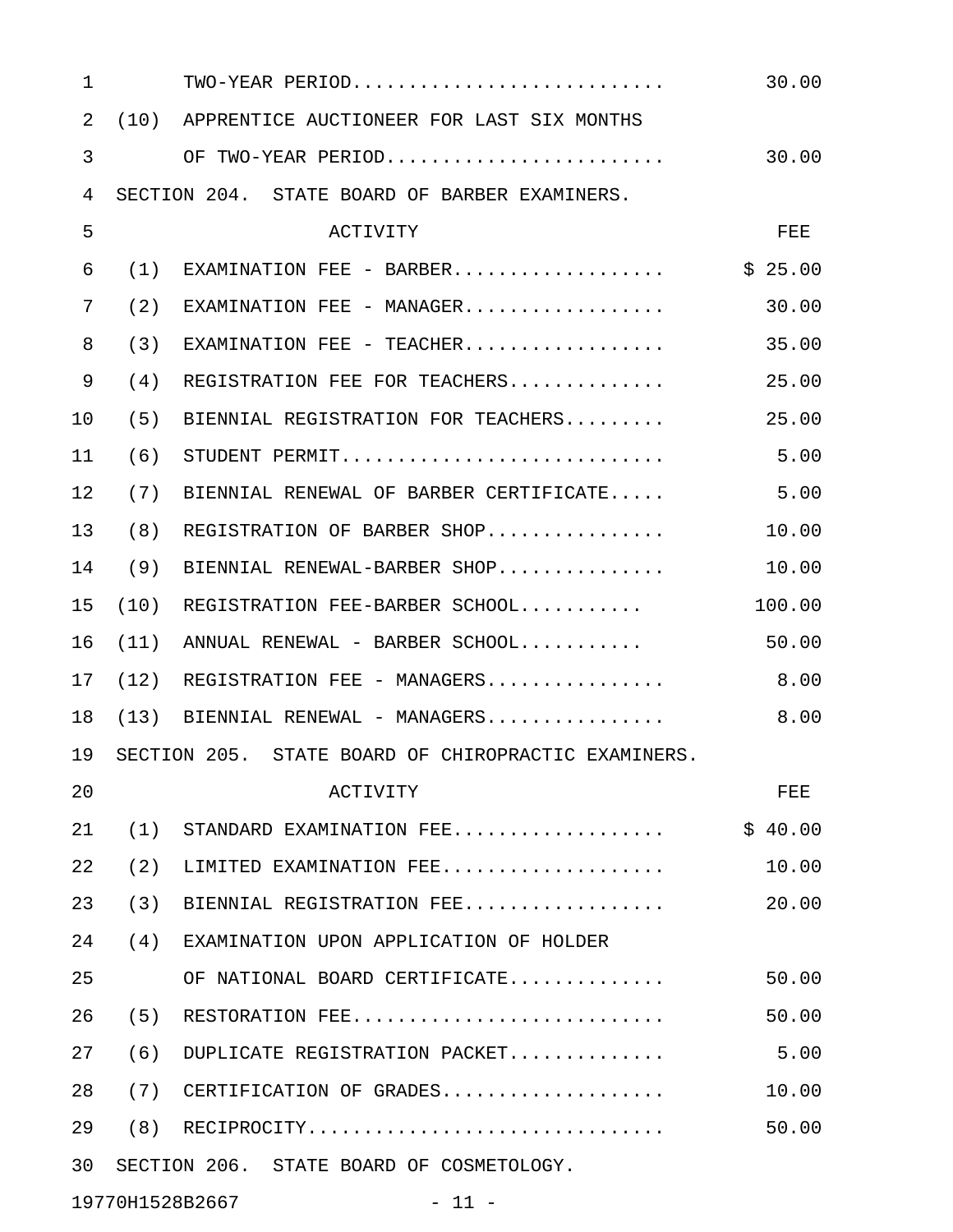| 1  |      | ACTIVITY                                               | FEE     |
|----|------|--------------------------------------------------------|---------|
| 2  | (1)  | LICENSE FEE FOR BEAUTY SHOP OWNER                      | \$25.00 |
| 3  | (2)  | LICENSE FEE FOR MANAGERS                               | 25.00   |
| 4  | (3)  | LICENSE FEE FOR TEACHERS                               | 25.00   |
| 5  | (4)  | LICENSE FEE FOR OPERATORS                              | 10.00   |
| 6  | (5)  | LICENSE FEE FOR MANICURISTS                            | 10.00   |
| 7  | (6)  | LICENSE FEE FOR STUDENTS                               | 5.00    |
| 8  | (7)  | LICENSE FEE FOR APPRENTICES                            | 5.00    |
| 9  | (8)  | LICENSE FEE FOR SCHOOL OF BEAUTY CULTURE               | 50.00   |
| 10 | (9)  | BIENNIAL RENEWAL FEE FOR SHOP OWNER                    | 25.00   |
| 11 | (10) | BIENNIAL RENEWAL FEE FOR MANAGERS                      | 25.00   |
| 12 |      | $(11)$ BIENNIAL RENEWAL FEE FOR TEACHERS               | 25.00   |
| 13 | (12) | BIENNIAL RENEWAL FEE FOR OPERATORS                     | 10.00   |
| 14 |      | $(13)$ BIENNIAL RENEWAL FEE FOR MANICURISTS            | 10.00   |
| 15 |      | (14) BIENNIAL RENEWAL FEE FOR SCHOOLS OF BEAUTY        |         |
| 16 |      |                                                        | 50.00   |
| 17 |      | (15) STUDENT PERMIT EXTENSION                          | 1.00    |
| 18 |      | $(16)$ EXAMINATION FOR MANAGERS                        | 10.00   |
| 19 |      | (17) EXAMINATION FOR TEACHERS                          | 10.00   |
| 20 |      | $(18)$ EXAMINATION FOR OPERATORS                       | 4.00    |
| 21 |      | $(19)$ EXAMINATION FOR MANICURIST                      | 4.00    |
| 22 |      | $(20)$ RECIPROCAL LICENSE FOR OPERATORS                | 25.00   |
| 23 |      | $(21)$ TEMPORARY PERMIT                                | 4.00    |
| 24 |      | SECTION 207. STATE DENTAL COUNCIL AND EXAMINING BOARD. |         |
| 25 |      | <b>ACTIVITY</b>                                        | FEE     |
| 26 |      | $(1)$ BIENNIAL REGISTRATION FEE - DENTISTS             | \$25.00 |
| 27 |      | (2) BIENNIAL REGISTRATION FEE - DENTAL                 |         |
| 28 |      | HYGIENISTS                                             | 10.00   |
| 29 |      | $(3)$ ISSUANCE OF DENTAL LICENSE                       | 25.00   |
| 30 |      | $(4)$ DENTAL LICENSE BY CRITERIA APPROVAL              | 50.00   |
|    |      | 19770H1528B2667<br>$-12 -$                             |         |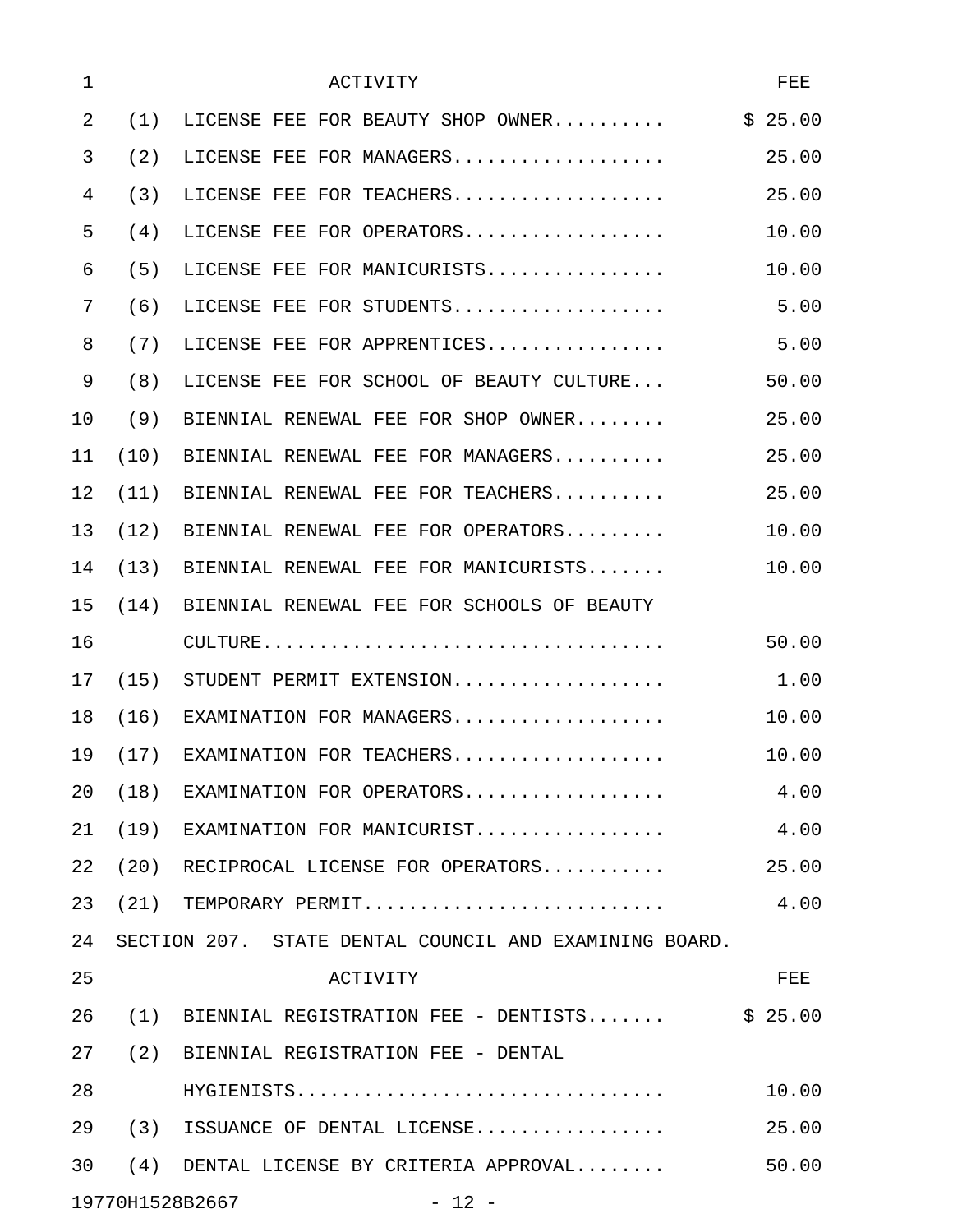| $\mathbf{1}$ |     | (5) LATE BIENNIAL REGISTRATION PENALTY -                     |            |
|--------------|-----|--------------------------------------------------------------|------------|
| 2            |     |                                                              | 5.00       |
| 3            |     | (6) FEE FOR CERTIFICATION OF GRADES TO OTHER                 |            |
| 4            |     | STATES - DENTISTS                                            | 5.00       |
| 5            |     | (7) ISSUANCE OF DENTAL HYGIENE LICENSE                       | 25.00      |
| 6            |     | (8) LATE BIENNIAL REGISTRATION PENALTY - DENTAL              |            |
| 7            |     | HYGIENISTS                                                   | 2.00       |
| 8            |     | (9) CERTIFICATION OF GRADES TO OTHER STATES -                |            |
| 9            |     | DENTAL HYGIENISTS                                            | 5.00       |
| 10           |     | SECTION 208. STATE BOARD OF FUNERAL DIRECTORS.               |            |
| 11           |     | ACTIVITY                                                     | <b>FEE</b> |
| 12           |     | (1) INITIAL LICENSE - DIRECTOR, BRANCH,                      |            |
| 13           |     | CORPORATION, ESTATE, WIDOW                                   | \$25.00    |
| 14           |     | $(2)$ OUT OF STATE                                           | 25.00      |
| 15           |     | $(3)$ BIENNIAL RENEWAL - DIRECTORS                           | 20.00      |
| 16           | (4) | BIENNIAL RENEWAL - CORPORATION, BRANCH                       | 20.00      |
| 17           |     | $(5)$ EXAMINATION                                            | 25.00      |
| 18           |     | (6) REGISTRATION, SUPERVISOR                                 | 10.00      |
| 19           |     | (7) ANNUAL RENEWAL, SUPERVISOR                               | 10.00      |
| 20           |     | (8) ANNUAL RENEWAL, WIDOW, ESTATE                            | 25.00      |
| 21           | (9) | REGISTRATION, STUDENT TRAINEE                                | 5.00       |
| 22           |     | (10) REGISTRATION, RESIDENT INTERN                           | 5.00       |
| 23           |     | SECTION 209. STATE BOARD OF LANDSCAPE ARCHITECTS.            |            |
| 24           |     | <b>ACTIVITY</b>                                              | FEE        |
| 25           |     | (1) INITIAL EXAMINATION AND LICENSURE FEE FOR                |            |
| 26           |     | LANDSCAPE ARCHITECT                                          | \$75.00    |
| 27           |     | (2) BIENNIAL REGISTRATION LANDSCAPE ARCHITECT                |            |
| 28           |     |                                                              | 75.00      |
| 29           |     | SECTION 210. STATE BOARD OF MEDICAL EDUCATION AND LICENSURE. |            |
| 30           |     | ACTIVITY                                                     | FEE.       |
|              |     | 19770H1528B2667<br>$-13 -$                                   |            |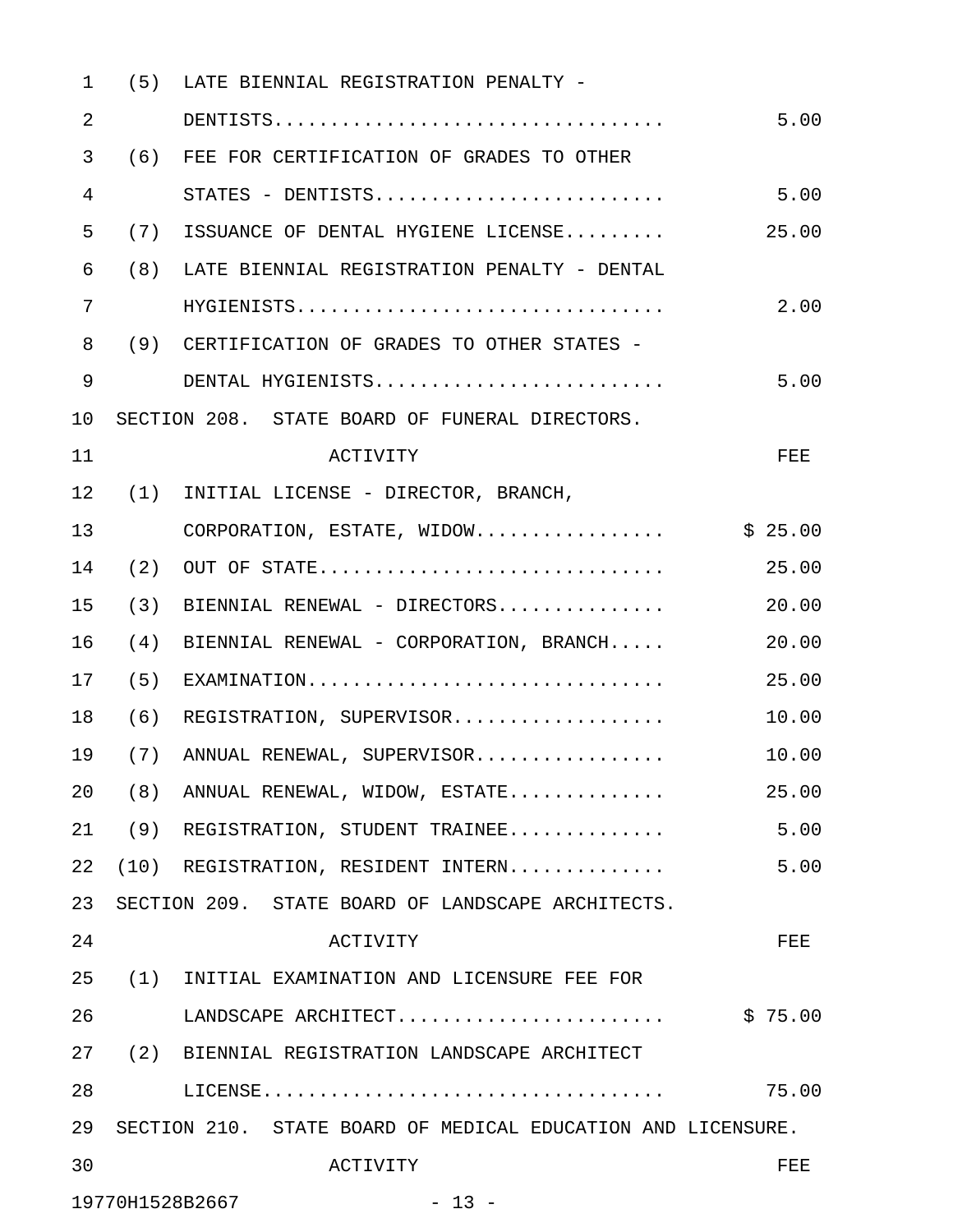| $\mathbf{1}$ | (1) | MEDICAL EXAMINATION FEE                                                         | \$125.00 |
|--------------|-----|---------------------------------------------------------------------------------|----------|
| 2            | (2) | APPLICATION FOR GRADUATE TRAINING                                               |          |
| 3            |     | $\texttt{CERTIFICATE} \dots\dots\dots\dots\dots\dots\dots\dots\dots\dots \dots$ | 10.00    |
| 4            | (3) | LICENSURE BY ENDORSEMENT - MEDICAL                                              | 100.00   |
| 5            | (4) | BIENNIAL REGISTRATION - MEDICAL DOCTOR                                          | 75.00    |
| 6            | (5) | ACROSS THE BORDER LICENSE                                                       | 50.00    |
| 7            | (6) | ACROSS THE BORDER BIENNIAL REGISTRATION                                         | 50.00    |
| 8            | (7) | $EXAMINATION$ FEE - MIDWIFERY                                                   | 50.00    |
| 9            | (8) | BIENNIAL REGISTRATION FEE - MIDWIFERY                                           | 20.00    |
| 10           | (9) | LIMITED LICENSE FOR VISITING PROFESSOR                                          | 10.00    |
| 11           |     | $(10)$ DRUGGIST THERAPIST RENEWAL                                               | 5.00     |
| 12           |     | (11) PERMANENT LIMITED LICENSE IN THE PROFESSION-                               |          |
| 13           |     | AL CATEGORY                                                                     | 125.00   |
| 14           |     | (12) RENEWAL FOR PERMANENT LIMITED LICENSE IN THE                               |          |
| 15           |     |                                                                                 | 75.00    |
| 16           |     | SECTION 211. STATE BOARD OF MOTOR VEHICLE SALESMEN.                             |          |
| 17           |     | <b>ACTIVITY</b>                                                                 | FEE      |
| 18           |     | $(1)$ MOTOR VEHICLE SALESMAN LICENSE                                            | \$15.00  |
| 19           |     | (2) BIENNIAL RENEWAL OF LICENSE - MOTOR VEHICLE                                 |          |
| 20           |     |                                                                                 | 15.00    |
| 21           | (3) | MOTOR VEHICLE DEALER'S LICENSE                                                  | 25.00    |
| 22           | (4) | BIENNIAL RENEWAL OF MOTOR VEHICLE DEALER'S                                      |          |
| 23           |     |                                                                                 | 25.00    |
| 24           | (5) | LICENSE OF DEALER'S BRANCH OFFICE                                               | 25.00    |
| 25           | (6) | BIENNIAL RENEWAL OF LICENSE OF DEALER'S                                         |          |
| 26           |     | BRANCH OFFICE                                                                   | 25.00    |
| 27           |     | (7) LICENSE FOR USED CAR LOT NOT ADJACENT TO                                    |          |
| 28           |     | DEALER LOT SUPPLEMENTAL LICENSE - BIENNIAL.                                     | 10.00    |
| 29           | (8) | MANUFACTURER'S LICENSE                                                          | 25.00    |
|              |     |                                                                                 |          |
| 30           | (9) | BIENNIAL RENEWAL MANUFACTURER'S LICENSE                                         | 25.00    |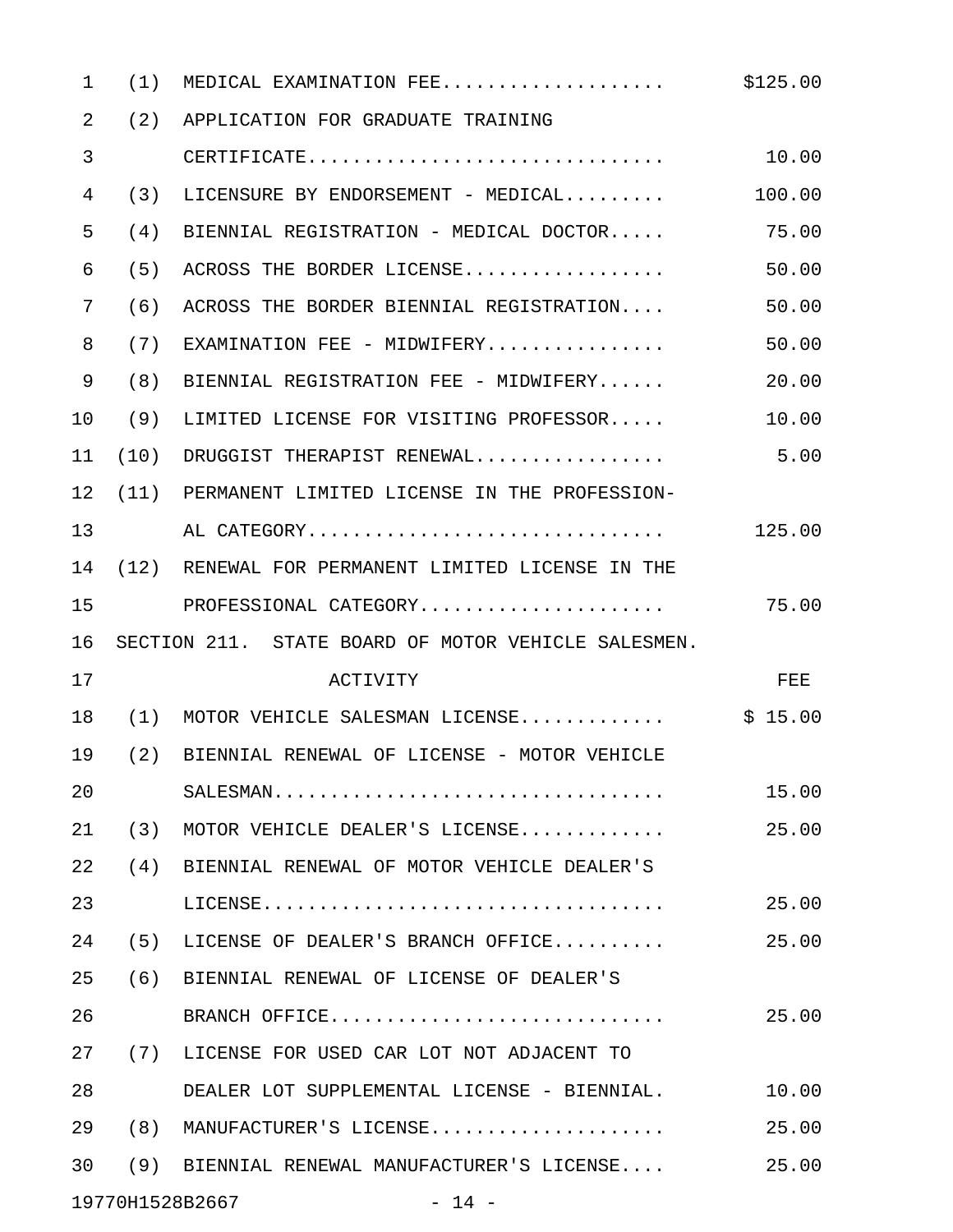| $\mathbf{1}$ | (10) | $\texttt{DISTRIBUTOR'S}\texttt{ LICENSE} \dots \dots \dots \dots \dots \dots \dots$ | 25.00   |
|--------------|------|-------------------------------------------------------------------------------------|---------|
| 2            | (11) | BIENNIAL RENEWAL DISTRIBUTOR'S LICENSE                                              | 25.00   |
| 3            | (12) | WHOLESALER'S LICENSE                                                                | 25.00   |
| 4            | (13) | BIENNIAL RENEWAL WHOLESALER'S LICENSE                                               | 25.00   |
| 5            | (14) | FACTORY REPRESENTATIVE LICENSE                                                      | 15.00   |
| 6            |      | (15) BIENNIAL RENEWAL FACTORY REPRESENTATIVE'S                                      |         |
| 7            |      |                                                                                     | 15.00   |
| 8            | (16) | DISTRIBUTOR BRANCH REPRESENTATIVE LICENSE                                           | 15.00   |
| 9            |      | (17) BIENNIAL RENEWAL DISTRIBUTOR BRANCH REP-                                       |         |
| 10           |      | RESENTATIVE'S LICENSE                                                               | 15.00   |
| 11           |      | (18) SALESMAN'S CHANGE OF EMPLOYER LICENSE FEE                                      | 5.00    |
| 12           |      | (19) MOTOR VEHICLE MANUFACTURER'S BRANCH OFFICE                                     |         |
| 13           |      |                                                                                     | 25.00   |
| 14           |      | (20) BIENNIAL RENEWAL MANUFACTURER'S BRANCH                                         |         |
| 15           |      | OFFICE LICENSE                                                                      | 15.00   |
| 16           |      | (21) MOTOR VEHICLE WHOLESALER'S BRANCH OFFICE                                       |         |
| 17           |      |                                                                                     | 25.00   |
| 18           |      | (22) BIENNIAL RENEWAL MOTOR VEHICLE WHOLESALER'S                                    |         |
| 19           |      | BRANCH OFFICE LICENSE                                                               | 15.00   |
| 20           |      | (23) BIENNIAL RENEWAL USED CAR LOT                                                  | 25.00   |
| 21           |      | SECTION 212. STATE BOARD OF NURSE EXAMINERS.                                        |         |
| 22           |      | <b>ACTIVITY</b>                                                                     | FEE     |
| 23           |      | (1) REGISTERED NURSE EXAMINATION AND INITIAL                                        |         |
| 24           |      |                                                                                     | \$24.00 |
| 25           |      | (2) APPLICATION FOR LICENSURE AS REGISTERED                                         |         |
| 26           |      | NURSE BY ENDORSEMENT                                                                | 24.00   |
| 27           |      | (3) BIENNIAL RENEWAL REGISTRATION FEE - REGIS-                                      |         |
| 28           |      | TERED NURSE                                                                         | 10.00   |
| 29           |      | (4) PRACTICAL NURSE EXAMINATION AND INITIAL                                         |         |
| 30           |      |                                                                                     | 18.00   |
|              |      | 19770H1528B2667<br>$-15 -$                                                          |         |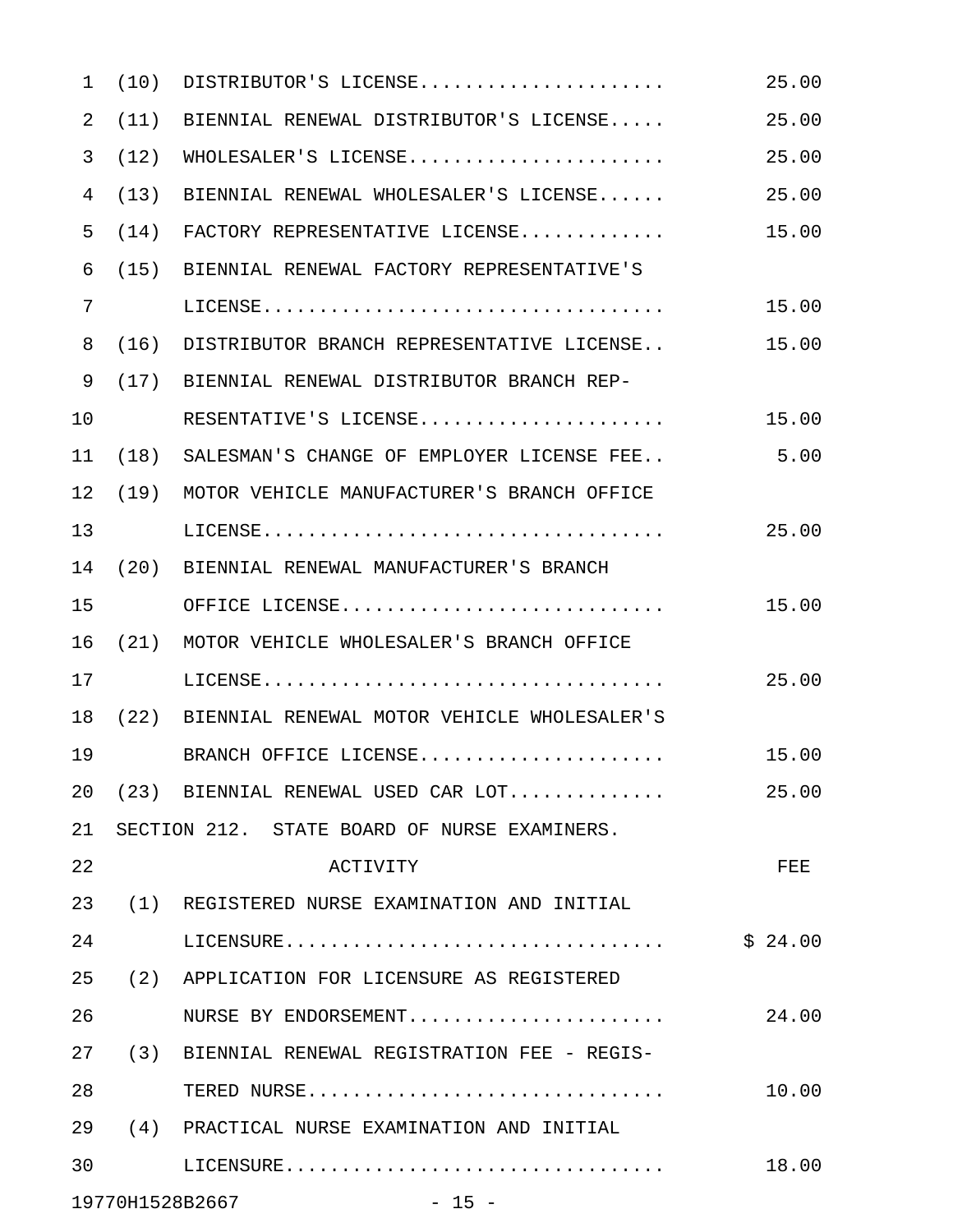| $\mathbf 1$    | (5) | APPLICATION FOR LICENSURE AS LICENSED                 |         |
|----------------|-----|-------------------------------------------------------|---------|
| $\overline{2}$ |     | PRACTICAL NURSE BY ENDORSEMENT                        | 18.00   |
| 3              | (6) | BIENNIAL RENEWAL FEE - PRACTICAL NURSE                | 5.00    |
| 4              |     | SECTION 213. STATE BOARD OF EXAMINERS OF NURSING HOME |         |
| 5              |     | ADMINISTRATORS.                                       |         |
| 6              |     | ACTIVITY                                              | FEE     |
| 7              | (1) | EXAMINATION AND INITIAL REGISTRATION                  | \$50.00 |
| 8              | (2) | BIENNIAL RENEWAL REGISTRATION                         | 50.00   |
| 9              | (3) | LATE BIENNIAL REGISTRATION PENALTY                    | 5.00    |
| 10             | (4) | LICENSE BY ENDORSEMENT                                | 50.00   |
| 11             | (5) | TEMPORARY PERMIT                                      | 50.00   |
| 12             | (6) | REISSUE PERMIT                                        | 50.00   |
| 13             | (7) | RECIPROCITY                                           | 2.00    |
| 14             |     | SECTION 214. STATE BOARD OF OPTOMETRICAL EXAMINERS.   |         |
| 15             |     | <b>ACTIVITY</b>                                       | FEE     |
| 16             | (1) | INITIAL EXAMINATION FEE                               | \$25.00 |
| 17             | (2) | BIENNIAL RENEWAL REGISTRATION FEE                     | 25.00   |
| 18             | (3) | LATE BIENNIAL REGISTRATION PENALTY                    | 5.00    |
| 19             | (4) | APPLICATION FOR LICENSE BY OPTOMETRISTS               |         |
| 20             |     | LICENSED IN ANOTHER STATE                             | 25.00   |
| 21             |     | (5) CERTIFICATION OF GRADES TO ANOTHER STATE          | 10.00   |
| 22             |     | $(6)$ INITIAL FEE FOR BRANCH OFFICE LICENSE           | 20.00   |
| 23             |     | (7) BIENNIAL RENEWAL FEE FOR BRANCH OFFICE            |         |
| 24             |     |                                                       | 20.00   |
| 25             |     | (8) APPLICATION FOR EXAMINATION DE NOVO AFTER         |         |
| 26             |     | HAVING TWICE FAILED EXAMINATION                       | 25.00   |
| 27             |     | SECTION 215. STATE BOARD OF OSTEOPATHIC EXAMINERS.    |         |
| 28             |     | ACTIVITY                                              | FEE     |
| 29             |     | (1) APPLICATION FOR EXAMINATION FOR OSTEOPATH'S       |         |
| 30             |     |                                                       | \$40.00 |
|                |     | 19770H1528B2667<br>$-16$ -                            |         |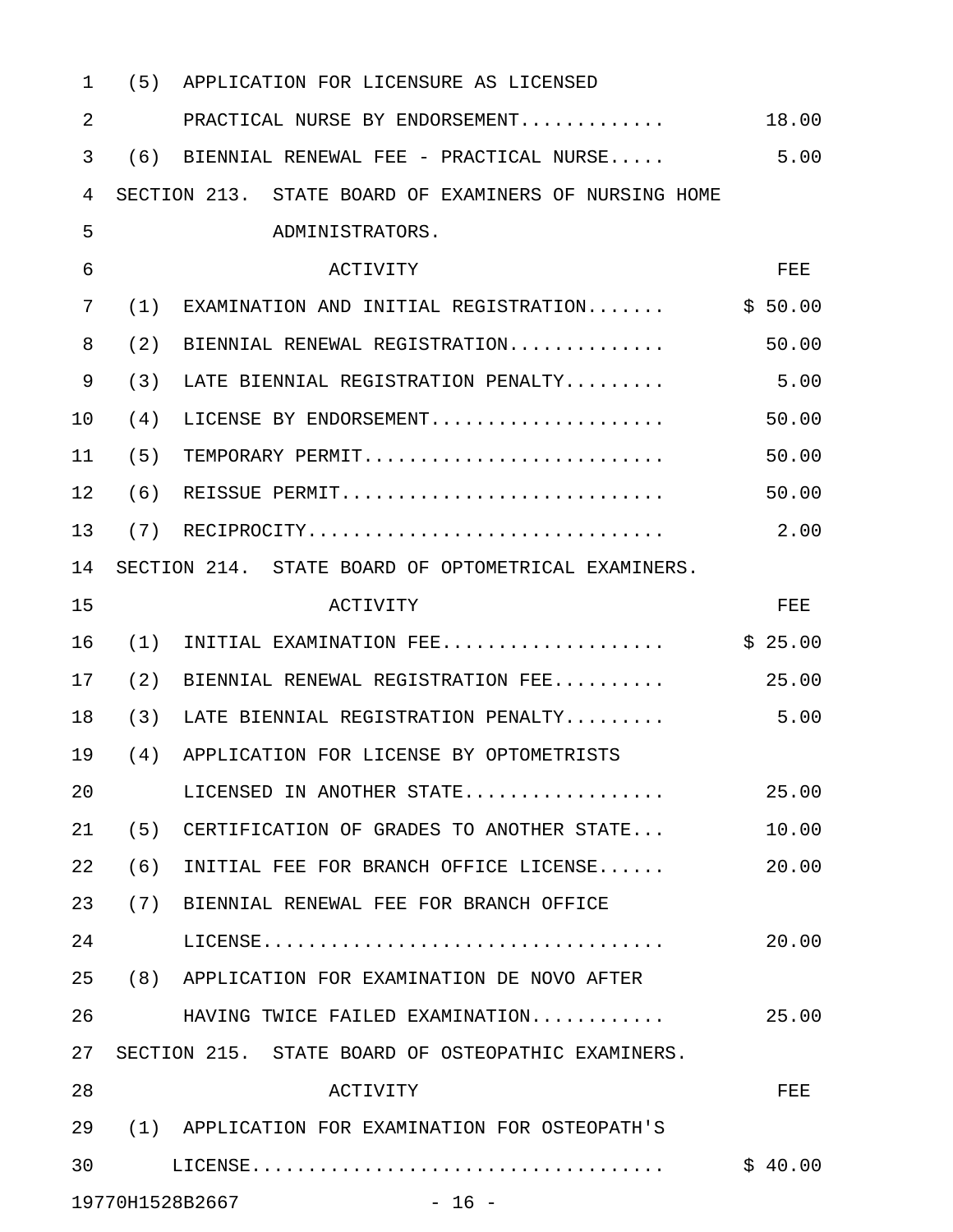| $\mathbf{1}$ |     | (2) APPLICATION FOR EXAMINATION DE NOVO AFTER    |         |
|--------------|-----|--------------------------------------------------|---------|
| 2            |     | HAVING TWICE FAILED EXAMINATION                  | 25.00   |
| 3            |     | (3) CERTIFICATION GRANTING RIGHT TO PRACTICE     |         |
| 4            |     | OSTEOPATHY WHILE LICENSEE IS ENROLLED IN         |         |
| 5            |     | RESIDENCY TRAINING PROGRAM                       | 25.00   |
| 6            |     | (4) PENNSYLVANIA LICENSING OF OSTEOPATH LICENSED |         |
| 7            |     | IN ANOTHER STATE                                 | 50.00   |
| 8            |     | (5) BIENNIAL REGISTRATION FEE                    | 25.00   |
| 9            |     | (6) PENALTY FOR FAILURE TO REGISTER BIENNIALLY:  |         |
| 10           |     | TO BE SET BY BOARD:                              |         |
| 11           |     | (I) FOR FIRST OFFENSE, PENALTY NOT TO            |         |
| 12           |     |                                                  | 25.00   |
| 13           |     | (II) FOR SECOND OR SUBSEQUENT OFFENSE,           |         |
| 14           |     | PENALTY NOT TO EXCEED                            | 50.00   |
| 15           |     | (7) CERTIFICATION OF TRANSFER OF PENNSYLVANIA    |         |
| 16           |     | OSTEOPATH'S LICENSE TO ANOTHER STATE             | 10.00   |
| 17           |     | SECTION 216. STATE BOARD OF PHARMACY.            |         |
| 18           |     | <b>ACTIVITY</b>                                  | FEE     |
| 19           |     | (1) APPLICATION FOR REGISTRATION AS PHARMACY     |         |
| 20           |     |                                                  | \$10.00 |
| 21           |     | (2) APPLICATION FOR LICENSE OF PHARMACIST WHO    |         |
| 22           |     | HAS BEEN LICENSED IN ANOTHER STATE               | 50.00   |
| 23           |     | (3) REGISTRATION AND CERTIFICATE FOR PHARMACIST  |         |
| 24           |     | WHO HAS BEEN LICENSED IN ANOTHER STATE           | 25.00   |
| 25           |     | (4) APPLICATION FOR EXAMINATION GIVEN TO         |         |
| 26           |     | PHARMACY INTERNS UPON GRADUATION FROM AN         |         |
| 27           |     | ACCREDITED COLLEGE OF PHARMACY                   | 25.00   |
| 28           |     | (5) CERTIFICATE TO PRACTICE PHARMACY             | 25.00   |
| 29           | (6) | BIENNIAL RENEWAL FEE - PHARMACIST                | 25.00   |
| 30           |     | (7) LATE REGISTRATION FEE - PHARMACIST:          |         |
|              |     |                                                  |         |

19770H1528B2667 - 17 -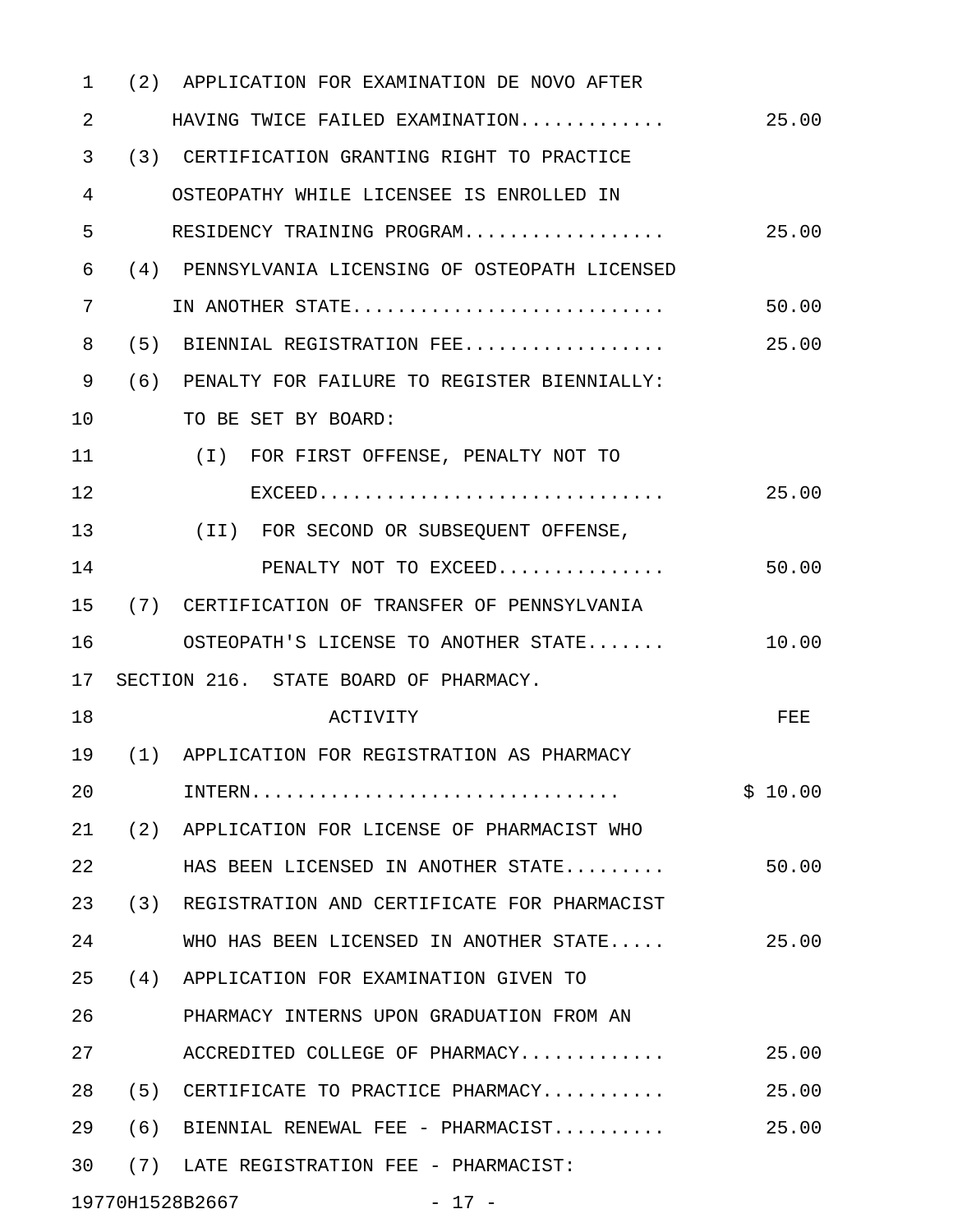| $\mathbf 1$ |     | TO BE SET BY BOARD, NOT TO EXCEED                                                   | 25.00      |
|-------------|-----|-------------------------------------------------------------------------------------|------------|
| 2           | (8) | REGISTRATION FOR NEW PHARMACY                                                       | 50.00      |
| 3           | (9) | BIENNIAL RENEWAL - PHARMACY                                                         | 50.00      |
| 4           |     | (10) REGISTRATION FOR CHANGE IN OWNERSHIP AND/OR                                    |            |
| 5           |     | CHANGE IN LOCATION OF AN ESTABLISHED                                                |            |
| 6           |     |                                                                                     | 50.00      |
| 7           |     | (11) REGISTRATION FOR CHANGE IN NAME AND/OR                                         |            |
| 8           |     | CHANGE IN MANAGERSHIP (PHARMACIST) WITHIN AN                                        |            |
| 9           |     | ESTABLISHED PHARMACY                                                                | 10.00      |
| 10          |     | SECTION 217. STATE BOARD OF PHYSICAL THERAPY EXAMINERS.                             |            |
| 11          |     | ACTIVITY                                                                            | <b>FEE</b> |
| 12          |     | (1) NEW APPLICATION FOR PHYSICAL THERAPIST                                          |            |
| 13          |     | $\texttt{LICENSE}\dots\dots\dots\dots\dots\dots\dots\dots\dots\dots\dots\dots\dots$ | \$50.00    |
| 14          |     | (2) APPLICATION FOR PHYSICAL THERAPIST LICENSE                                      |            |
| 15          |     | BY ONE ALREADY LICENSED AS OF EFFECTIVE                                             |            |
| 16          |     | DATE OF NEW ACT                                                                     | 15.00      |
| 17          |     | (3) APPLICATION FOR LICENSURE BY PHYSICAL                                           |            |
| 18          |     | THERAPIST BY ENDORSEMENT                                                            | 75.00      |
| 19          |     | (4) TEMPORARY PHYSICAL THERAPIST LICENSE                                            | 25.00      |
| 20          |     | (5) BIENNIAL RENEWAL PHYSICAL THERAPIST                                             |            |
| 21          |     |                                                                                     | 25.00      |
| 22          |     | (6) RESTORATION FEE WITHIN THREE YEARS OF                                           |            |
| 23          |     | FAILURE TO RENEW                                                                    | 5.00       |
| 24          |     | (7) FOREIGN TRAINED PHYSICAL THERAPISTS APPLY-                                      |            |
| 25          |     | ING FOR SUPERVISED CLINICAL EXPERIENCE                                              | 5.00       |
| 26          |     | (8) CERTIFICATION OF GRADES TO ANOTHER STATE                                        | 25.00      |
| 27          |     | SECTION 218. STATE BOARD OF PODIATRY EXAMINERS.                                     |            |
| 28          |     | <b>ACTIVITY</b>                                                                     | FEE        |
| 29          |     | $(1)$ EXAMINATION FEE                                                               | \$50.00    |
| 30          |     | $(2)$ BIENNIAL REGISTRATION FEE                                                     | 30.00      |
|             |     | 19770H1528B2667<br>$-18 -$                                                          |            |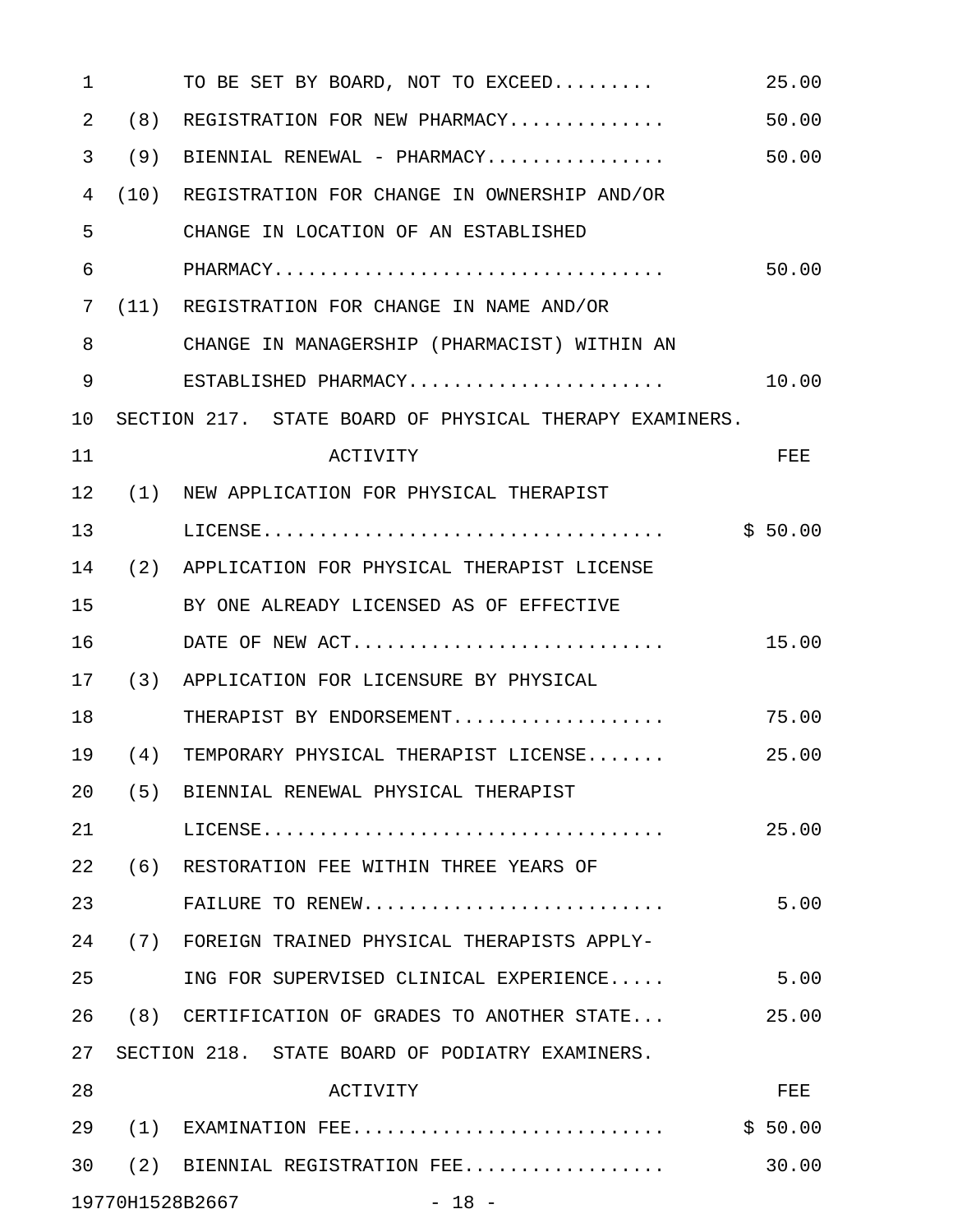| $\mathbf{1}$ | (3) | LICENSE BY RECIPROCITY                                       | 100.00  |
|--------------|-----|--------------------------------------------------------------|---------|
| 2            | (4) | DUPLICATE REGISTRATION PACKET                                | 2.00    |
| 3            |     | (5) BRANCH OFFICE CERTIFICATE                                | 10.00   |
| 4            |     | SECTION 219. STATE REGISTRATION BOARD FOR PROFESSIONAL       |         |
| 5            |     | ENGINEERS.                                                   |         |
| 6            |     | <b>ACTIVITY</b>                                              | FEE     |
| 7            |     | (1) APPLICATION FOR REGISTRATION - PROFESSIONAL              |         |
| 8            |     |                                                              | \$50.00 |
| 9            | (2) | BIENNIAL REGISTRATION - ENGINEER                             | 25.00   |
| 10           |     | $(3)$ BIENNIAL REGISTRATION - SURVEYOR                       | 25.00   |
| 11           |     | (4) APPLICATION FOR REGISTRATION AS PROFESSIONAL             |         |
| 12           |     | ENGINEER BY ENGINEER-IN-TRAINING                             | 25.00   |
| 13           |     | (5) APPLICATION FOR REGISTRATION AS REGISTERED               |         |
| 14           |     |                                                              | 50.00   |
| 15           |     | (6) APPLICATION FOR REGISTRATION AS                          |         |
| 16           |     | ENGINEER-IN-TRAINING                                         | 25.00   |
| 17           |     | (7) APPLICATION FOR TEMPORARY PERMIT TO PRACTICE             |         |
| 18           |     | ENGINEERING                                                  | 25.00   |
| 19           |     | (8) APPLICATION FOR TEMPORARY PERMIT TO PRACTICE             |         |
| 20           |     |                                                              | 25.00   |
| 21           |     | (9) APPLICATION FOR CERTIFICATE OF APPROVAL FOR              |         |
| 22           |     | FICTITIOUS NAME                                              | 25.00   |
| 23           |     | (10) APPLICATION FOR CERTIFICATE OF APPROVAL OF              |         |
| 24           |     | CORPORATE NAME                                               | 25.00   |
| 25           |     | SECTION 220. STATE BOARD OF EXAMINERS OF PUBLIC ACCOUNTANTS. |         |
| 26           |     | ACTIVITY                                                     | FEE.    |
| 27           |     | (1) EXAMINATION FEE FOR THE PURPOSE OF BECOMING              |         |
| 28           |     | $CERTIFIED.$                                                 | \$50.00 |
| 29           |     | $(2)$ REEXAMINATION FEE                                      | 50.00   |
| 30           |     | LESS \$5 FOR EACH PASSING CREDIT EARNED IN                   |         |
|              |     | 19770H1528B2667<br>$-19 -$                                   |         |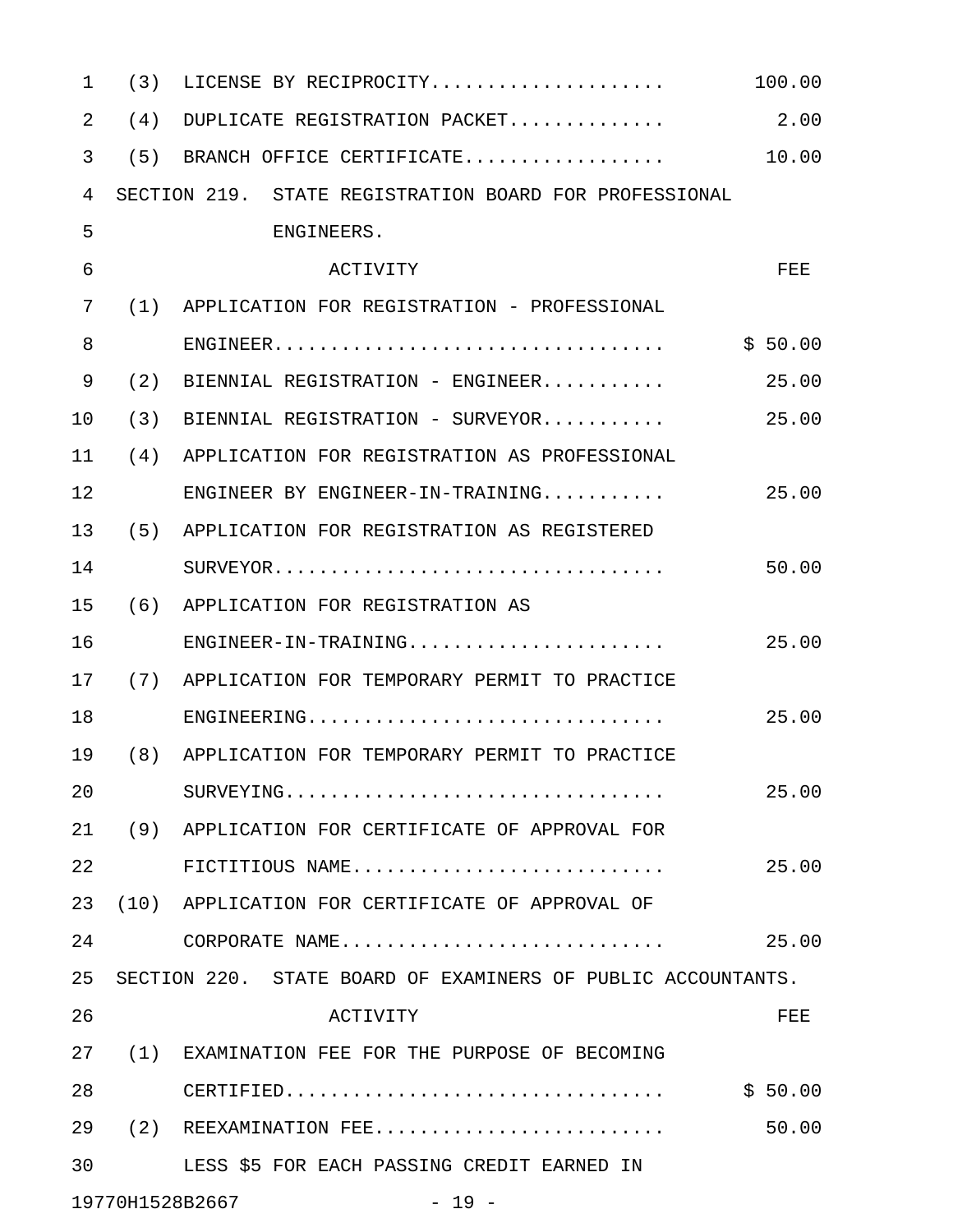| 1  |     | PREVIOUS EXAMS BUT IN NO EVENT LESS THAN            | 30.00   |
|----|-----|-----------------------------------------------------|---------|
| 2  | (3) | BIENNIAL PERMIT FEE - NOT TO EXCEED                 | 30.00   |
| 3  | (4) | RECIPROCAL APPLICATION FEE                          | 50.00   |
| 4  |     | $(5)$ CORPORATE APPLICATION FEE                     | 50.00   |
| 5  |     | (6) PARTNERSHIP AND PROFESSIONAL ASSOCIATION        |         |
| 6  |     | APPLICATION FEE                                     | 50.00   |
| 7  |     | (7) AMENDMENT FEE - CORPORATIONS, PARTNERSHIPS      |         |
| 8  |     | AND PROFESSIONAL ASSOCIATIONS                       | 10.00   |
| 9  |     | $(8)$ PUBLIC ACCOUNTANTS APPLICATION                | 50.00   |
| 10 |     | SECTION 221. STATE BOARD OF PSYCHOLOGIST EXAMINERS. |         |
| 11 |     | <b>ACTIVITY</b>                                     | FEE     |
| 12 |     | (1) APPLICATION FOR LICENSE AND EXAMINATION         | \$50.00 |
| 13 |     | $(2)$ BIENNIAL RENEWAL OF LICENSE                   | 10.00   |
| 14 |     | (3) THIRD EXAMINATION FEE AND EACH SUBSEQUENT       |         |
| 15 |     | $EXAMINATION - EACH EXAMINATION$                    | 60.00   |
| 16 |     | SECTION 222. STATE REAL ESTATE COMMISSION.          |         |
| 17 |     | <b>ACTIVITY</b>                                     | FEE     |
| 18 |     | (1) FEE FOR EXAMINATION AND CERTIFICATION OF        |         |
| 19 |     | REGISTRATION - REAL ESTATE BROKER/LIMITED           |         |
| 20 |     | REAL ESTATE BROKER                                  | \$25.00 |
| 21 |     | (2) REEXAMINATION FEE - REAL ESTATE BROKER/         |         |
| 22 |     | LIMITED REAL ESTATE BROKER                          | 10.00   |
| 23 | (3) | BIENNIAL LICENSE FEE FOR EACH ADDITIONAL            |         |
| 24 |     | OFFICE - REAL ESTATE BROKER/LIMITED REAL            |         |
| 25 |     | ESTATE BROKER                                       | 20.00   |
| 26 | (4) | BIENNIAL REGISTRATION FEE - REAL ESTATE             |         |
| 27 |     | BROKER/LIMITED REAL ESTATE BROKER                   | 25.00   |
| 28 |     | (5) ALL CERTIFICATION FEES                          | 5.00    |
| 29 |     | (6) APPLICATION FOR CORPORATION, PARTNERSHIP,       |         |
| 30 |     | ASSOCIATION OR ADDITIONAL LICENSES FOR              |         |
|    |     |                                                     |         |

19770H1528B2667 - 20 -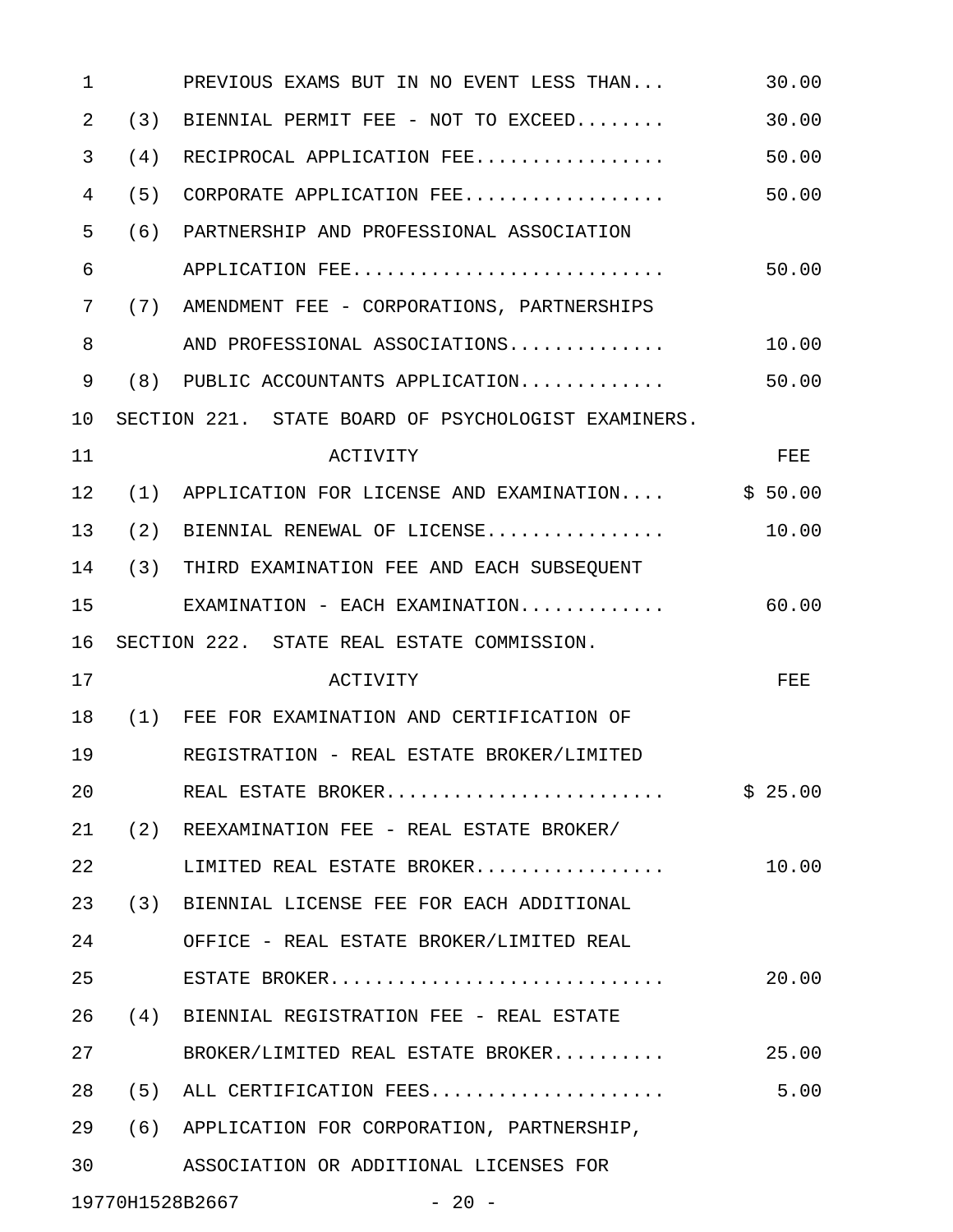| 1  | BROKERS OF RECORD, PARTNERS OR OFFICERS                   | 25.00   |
|----|-----------------------------------------------------------|---------|
| 2  | (7) ALL APPLICATIONS FOR LICENSURE BY                     |         |
| 3  | RECIPROCITY                                               | 25.00   |
| 4  | (8) EXAMINATION AND CERTIFICATION OF REGISTRA-            |         |
| 5  | TION - REAL ESTATE SALESMAN/BUILDER OWNER                 |         |
| 6  |                                                           | 20.00   |
| 7  | (9) REEXAMINATION - REAL ESTATE SALESMAN/                 |         |
| 8  | BUILDER OWNER SALESMAN                                    | 10.00   |
| 9  | (10) BIENNIAL REGISTRATION FEE - REAL ESTATE              |         |
| 10 | SALESMAN/BUILDER OWNER SALESMAN                           | 20.00   |
| 11 | $(11)$ LIMITED REAL ESTATE SALESMAN LICENSE               | 5.00    |
| 12 | $(12)$ BIENNIAL REGISTRATION AS LIMITED SALESMAN          | 5.00    |
| 13 | $(13)$ INITIAL BRANCH OFFICE LICENSE                      | 10.00   |
| 14 | (14) BIENNIAL RENEWAL - CORPORATION, PARTNERSHIP          |         |
| 15 | OR ASSOCIATION                                            | 25.00   |
| 16 | (15) BIENNIAL RENEWAL - BROKER OF RECORD,                 |         |
| 17 | ASSOCIATE BROKER, OFFICER OR PARTNER                      | 25.00   |
| 18 | (16) REAL ESTATE SCHOOLS OTHER THAN COLLEGES              |         |
| 19 | AND UNIVERSITIES - INITIAL APPROVAL                       | 50.00   |
| 20 | (17) ANNUAL RENEWAL FOR REAL ESTATE SCHOOLS               |         |
| 21 | OTHER THAN COLLEGES AND UNIVERSITIES                      | 25.00   |
| 22 | SECTION 223. STATE BOARD OF VETERINARY MEDICAL EXAMINERS. |         |
| 23 | <b>ACTIVITY</b>                                           | FEE     |
| 24 | (1) TEMPORARY PERMIT TO PRACTICE VETERINARY               |         |
| 25 | MEDICINE FOR APPLICANT FOR ADMISSION TO                   |         |
| 26 | EXAMINATION (ONE-HALF OF FEE TO BE APPLIED                |         |
| 27 | TO EXAMINATION FEE)                                       | \$50.00 |
| 28 | (2) APPLICATION FOR EXAMINATION FOR LICENSURE             |         |
| 29 | TO PRACTICE VETERINARY MEDICINE                           | 50.00   |
| 30 | (3) REINSTATEMENT OF LICENSE WITHIN ONE YEAR              |         |
|    |                                                           |         |

19770H1528B2667 - 21 -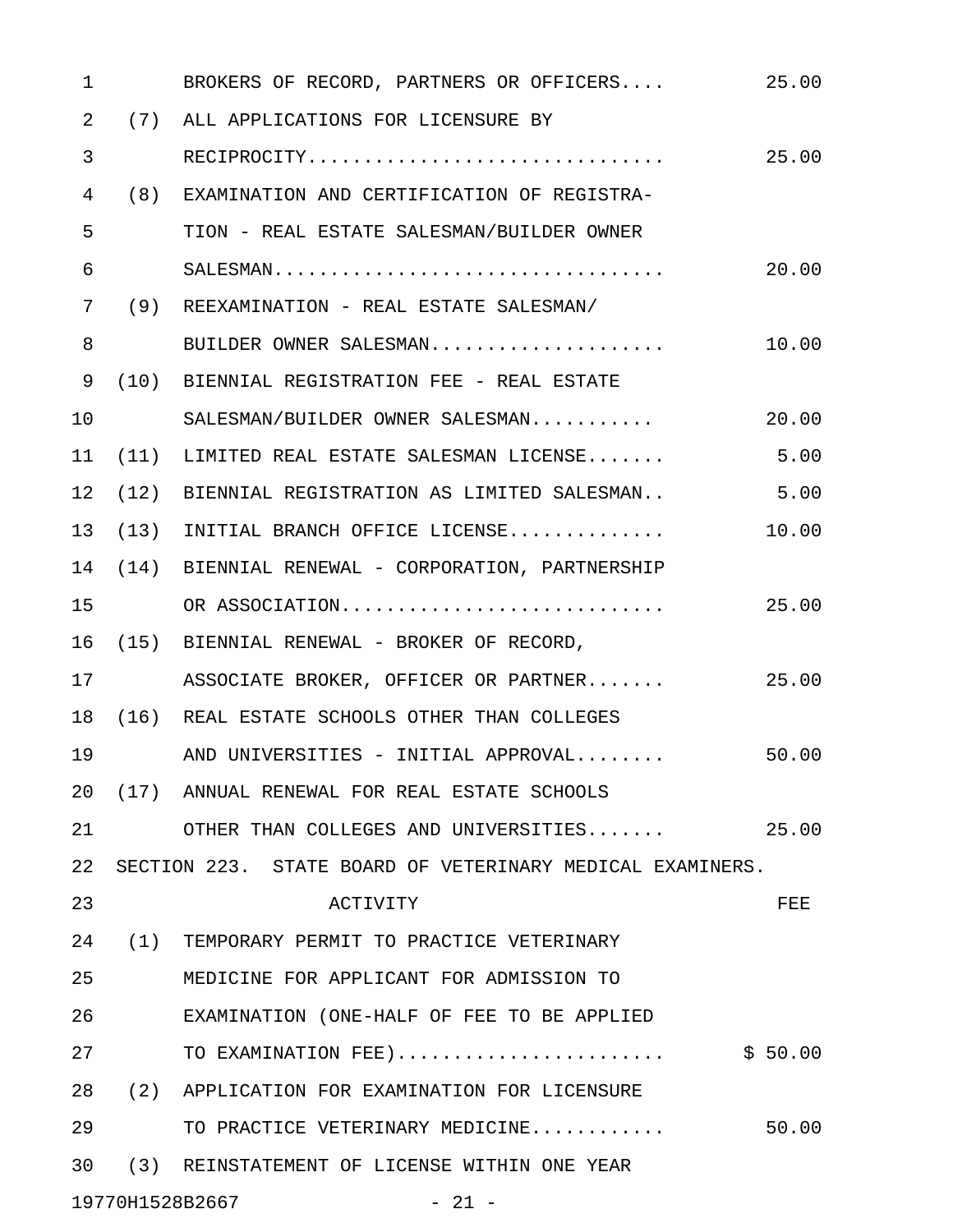1 OF EXPIRATION - REINSTATEMENT FEE........... 10.00 2 PLUS REGULAR 3 BIENNIAL FEE 4 (4) BIENNIAL REGISTRATION FEE.................. 10.00 5 SECTION 224. COLLECTION. 6 THE BUREAU OF PROFESSIONAL AND OCCUPATIONAL AFFAIRS SHALL 7 COLLECT THE FEES FOR WHICH THIS ACT PROVIDES. HOWEVER, NOTHING 8 IN THIS ACT SHALL PREVENT THE COLLECTION OF FEES BY THE BUREAU 9 WHICH ARE OTHERWISE AUTHORIZED AND WHICH ARE NOT INCONSISTENT 10 WITH THE PROVISIONS OF THIS ACT. 11 SECTION 225. LATE RENEWAL. 12 WHERE A LICENSE IS RENEWED BEYOND THE DATE SPECIFIED FOR 13 RENEWAL BY THE BUREAU, A FEE OF \$5 FOR EACH MONTH OR PART OF A 14 MONTH BEYOND THE RENEWAL DATE SHALL BE CHARGED IN ADDITION TO 15 THE PRESCRIBED FEE. 16 SECTION 226. DUPLICATE LICENSE. 17 THE FEE FOR THE ISSUANCE OF A DUPLICATE LICENSE SHALL BE \$5 18 IN ALL CASES. 19 SECTION 227. DUPLICATE CERTIFICATE. 20 THE FEE FOR THE ISSUANCE OF A DUPLICATE CERTIFICATE SHALL BE 21 \$10 IN ALL CASES. 22 CHAPTER 3 23 DISPOSITION OF FUNDS 24 SECTION 301. PROFESSIONAL LICENSURE AUGMENTATION ACCOUNT. 25 BEGINNING JULY 1, 1978 AND THEREAFTER, ALL MONEYS COLLECTED 26 BY THE BUREAU OF PROFESSIONAL AND OCCUPATIONAL AFFAIRS SHALL BE 27 PAID INTO THE PROFESSIONAL LICENSURE AUGMENTATION ACCOUNT WHICH 28 IS HEREBY CREATED AND WHICH SHALL BE A SPECIAL RESTRICTED 29 RECEIPTS ACCOUNT WITHIN THE GENERAL FUND. MONEYS IN SUCH ACCOUNT 30 SHALL BE USED ONLY FOR THE SUPPORT OF THE OPERATION OF THE

19770H1528B2667 - 22 -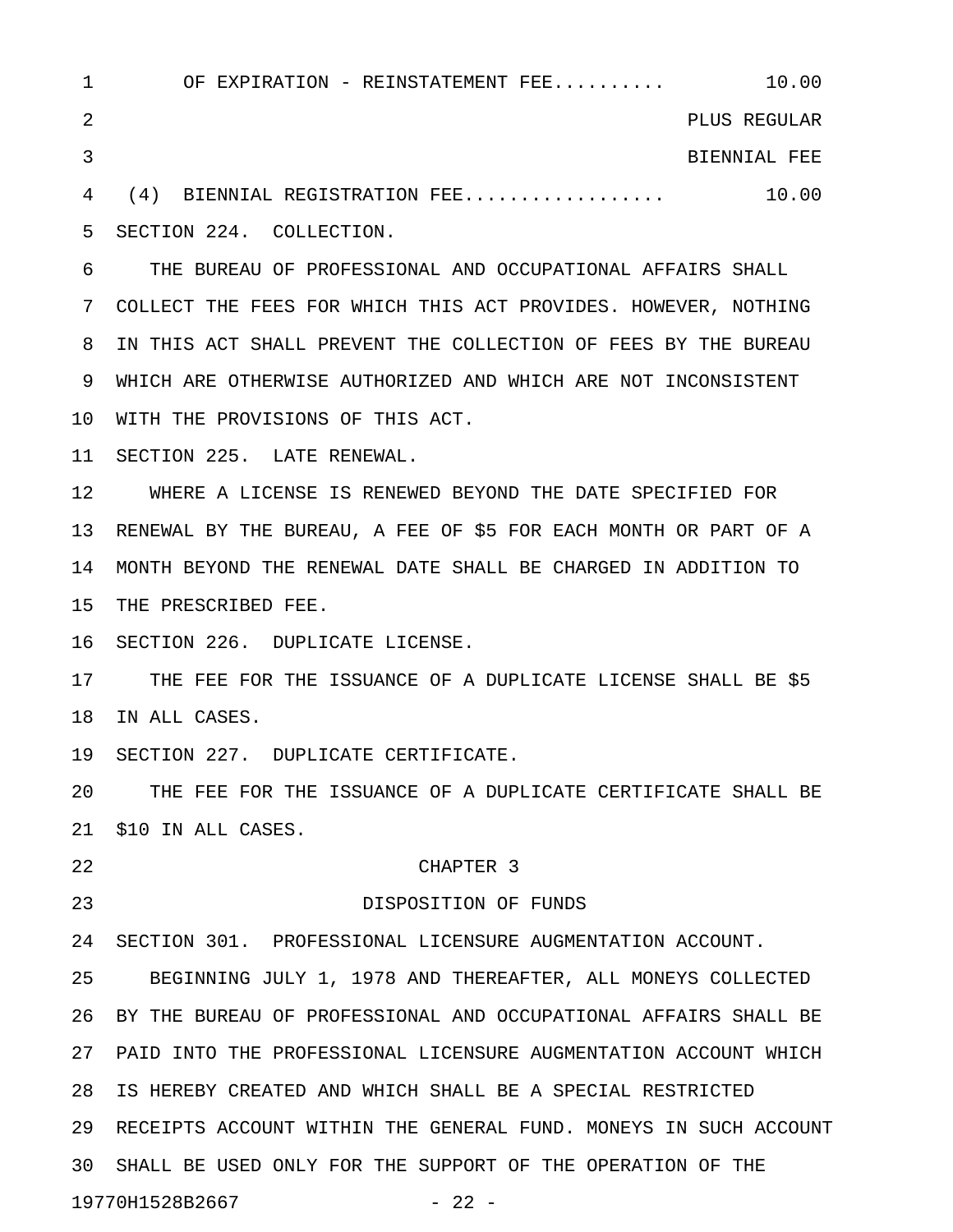1 BUREAU AND THE VARIOUS REGULATORY BOARDS. BEGINNING JULY 1, 1978 2 AND THEREAFTER AS MUCH OF THE MONEYS IN THE ACCOUNT AS ARE 3 NECESSARY FOR THE OPERATION OF THE BUREAU AND THE VARIOUS 4 REGULATORY BOARDS ARE HEREBY APPROPRIATED TO THE BUREAU FOR ITS 5 USE.

6 SECTION 302. BUDGET PREPARATION.

7 IN PREPARING THE PROPOSED BUDGET FOR BUREAU OPERATIONS FOR 8 EACH YEAR, THE COMMISSIONER OF PROFESSIONAL AND OCCUPATIONAL 9 AFFAIRS SHALL CONSULT WITH THE BOARDS AND COMMISSIONS UNDER HIS 10 JURISDICTION TO DETERMINE THEIR BUDGETARY REQUIREMENTS FOR THE 11 UPCOMING YEAR.

12 SECTION 303. SAVINGS PROVISION.

13 NOTHING IN THIS CHAPTER SHALL BE CONSTRUED TO AFFECT SECTION 14 30 OF THE ACT OF SEPTEMBER 29, 1961 (P.L.1745, NO.708), KNOWN AS 15 "THE AUCTIONEERS' LICENSE ACT," OR SECTION 907 OF THE ACT OF 16 OCTOBER 15, 1975 (P.L.390, NO.111), KNOWN AS THE "HEALTH CARE 17 SERVICES MALPRACTICE ACT."

18 SECTION 304. TRANSITIONAL PROVISIONS.

19 (A) FOR THE REMAINDER OF FISCAL YEAR 1977-1978, SUCH 20 ADDITIONAL MONEYS AS ARE ATTRIBUTABLE TO THE INCREASED FEES 21 PROVIDED BY THIS ACT ARE HEREBY APPROPRIATED TO THE DEPARTMENT 22 OF STATE FOR THE OPERATION OF THE DEPARTMENT, BUT SUCH MONEYS 23 SHALL NOT BE SPENT UNTIL SUCH EXPENDITURES ARE APPROVED BY THE 24 SECRETARY OF THE BUDGET AND THE CHAIRMEN OF THE HOUSE AND SENATE 25 APPROPRIATIONS COMMITTEES. IF ANY OF SUCH MONEYS REMAIN 26 UNAPPROVED ON JULY 1, 1978, SUCH MONEYS SHALL BE PAID INTO THE 27 PROFESSIONAL LICENSURE AUGMENTATION ACCOUNT.

28 (B) FOR THE PURPOSES OF THE LICENSE PERIOD NORMALLY ENDING 29 FEBRUARY 28, 1978 FOR THOSE LICENSED PURSUANT TO THE ACT OF MAY 30 1, 1929 (P.L.1216, NO.427), KNOWN AS THE "REAL ESTATE BROKERS 19770H1528B2667 - 23 -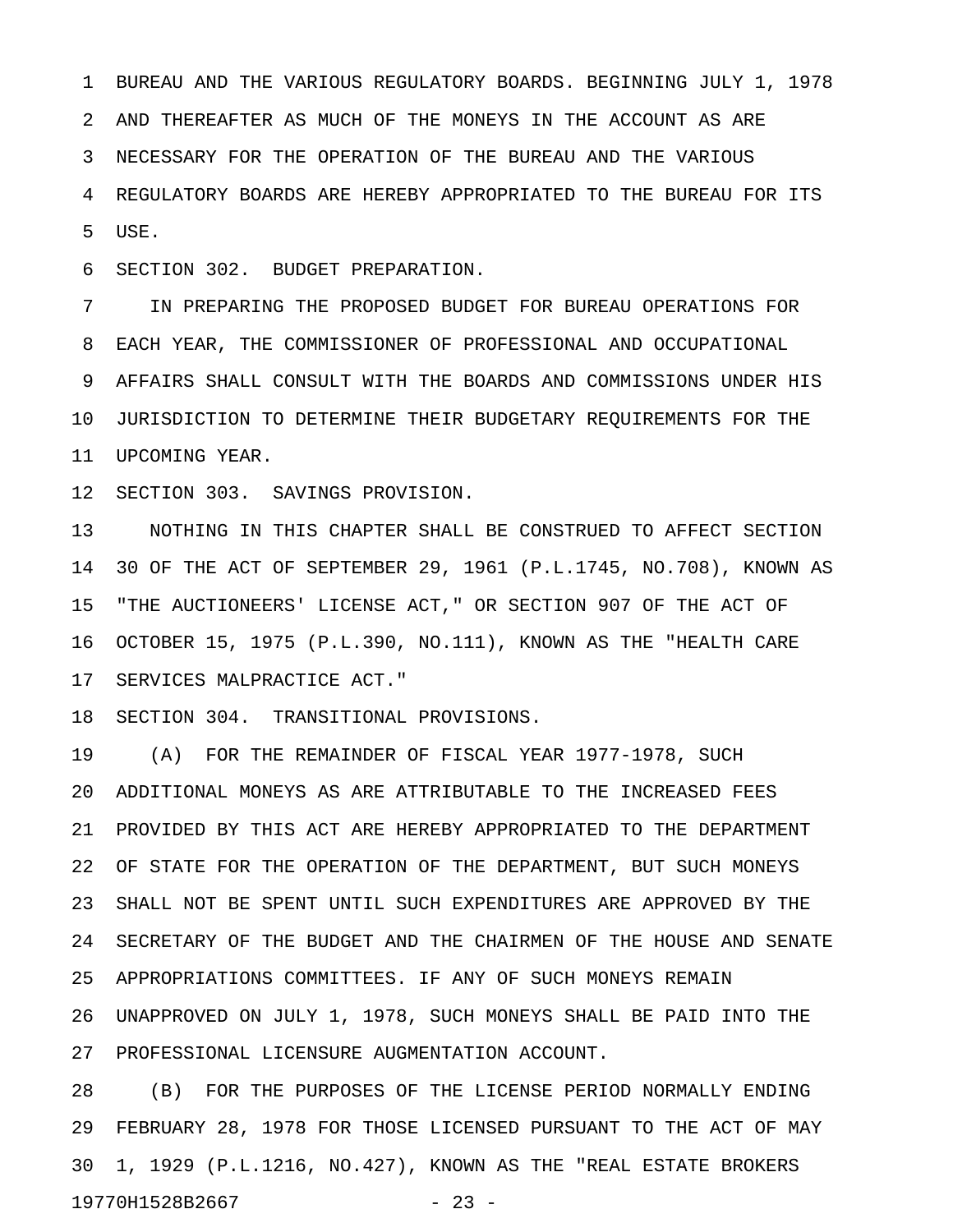1 LICENSE ACT OF ONE THOUSAND NINE HUNDRED AND TWENTY-NINE," SUCH 2 LICENSES SHALL NOT EXPIRE ON FEBRUARY 28, 1978, BUT SHALL REMAIN 3 IN EFFECT UNTIL APRIL 15, 1978. THE NEW LICENSE PERIOD SHALL 4 BEGIN AT SUCH TIME. THE PROVISIONS OF THIS SUBSECTION SHALL 5 APPLY ONLY TO THE LICENSE PERIOD BEGINNING IN 1978. THEREAFTER, 6 THE LICENSES SHALL EXPIRE FEBRUARY 28 AS CURRENTLY PROVIDED BY 7 LAW.

### 8 CHAPTER 4

#### 9 REPEALS

10 SECTION 401. SPECIFIC REPEALS.

11 (A) THE FOLLOWING ACTS OR PARTS OF ACTS ARE HEREBY REPEALED 12 INSOFAR AS THEY ESTABLISH FIXED FEES INCONSISTENT WITH THOSE 13 FEES CONTAINED IN THIS ACT. TO THE EXTENT SUCH ACTS OR PARTS OF 14 ACTS AUTHORIZE THE FIXING OF FEES BY AN AGENCY FOR WHICH A FEE 15 HAS BEEN SET FORTH IN THIS ACT, SUCH ACTS SHALL NOT BE CONSTRUED 16 TO BE REPEALED OR SUPERSEDED BY THIS ACT AND THOSE PROVISIONS 17 AUTHORIZING THE FIXING OF FEES BY ANY AGENCY SHALL REMAIN IN 18 EFFECT:

19 SECTIONS 8, 10 AND 13, ACT OF MARCH 19, 1909 (P.L.46, NO.29), 20 REFERRED TO AS THE OSTEOPATHIC PRACTICE LAW.

21 SECTIONS 7 AND 10, ACT OF MARCH 30, 1917 (P.L.21, NO.10), 22 REFERRED TO AS THE OPTOMETRY PRACTICE LAW.

23 SECTIONS 7(B) AND (C), 10 AND 11(B), ACT OF JULY 12, 1919 24 (P.L.933, NO.369), REFERRED TO AS THE ARCHITECTS REGISTRATION 25 LAW.

26 SECTIONS 7(B), 8 AND 9, ACT OF MAY 1, 1929 (P.L.1216, 27 NO.427), KNOWN AS THE "REAL ESTATE BROKERS LICENSE ACT OF ONE 28 THOUSAND NINE HUNDRED AND TWENTY-NINE."

29 SECTIONS 3, 5, 8 AND 12, ACT OF JUNE 19, 1931 (P.L.589, 30 NO.202), REFERRED TO AS THE BARBERS' LICENSE LAW.

19770H1528B2667 - 24 -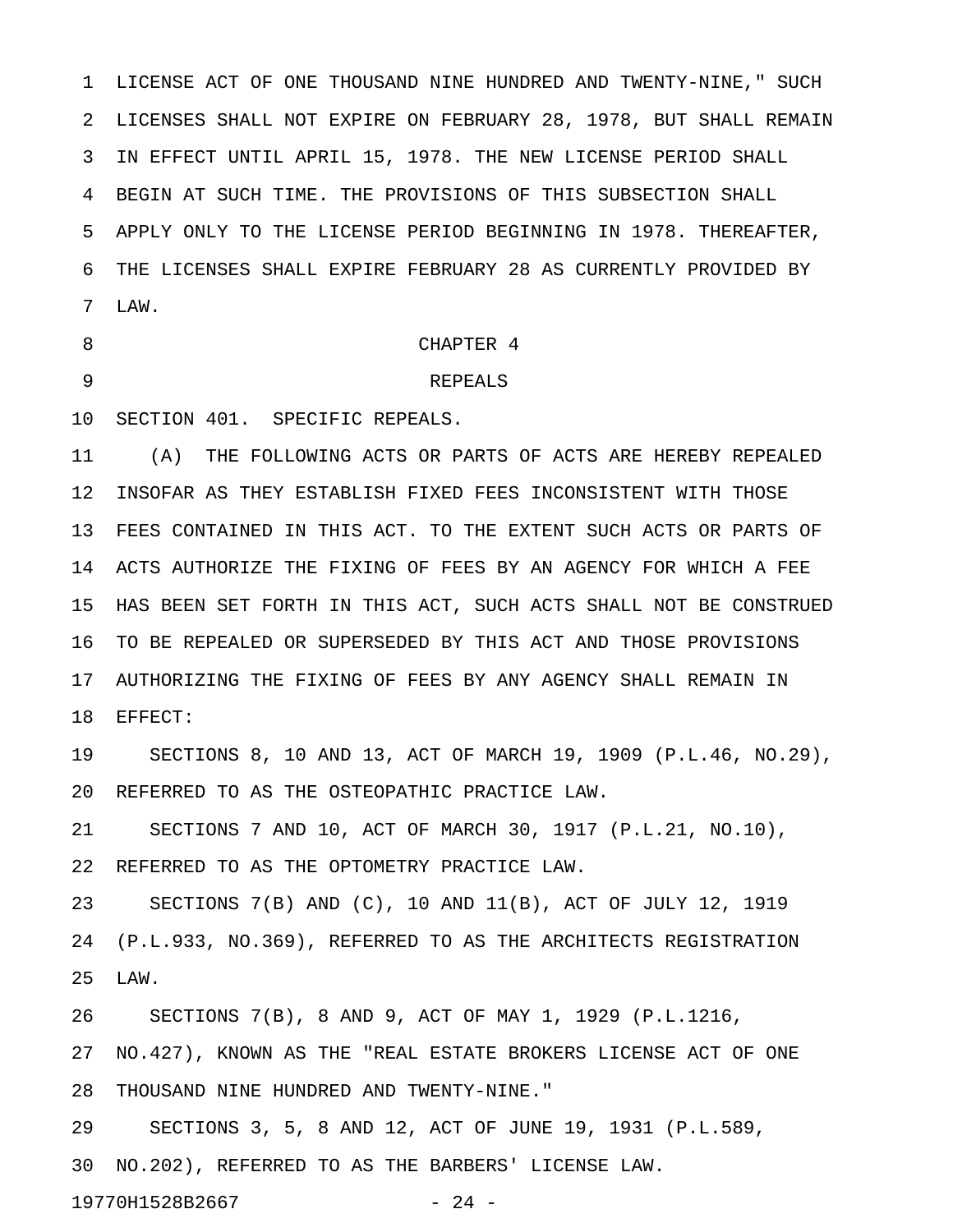1 SECTION 4, ACT OF MAY 1, 1933 (P.L.216, NO.76), KNOWN AS "THE 2 DENTAL LAW."

3 SECTION 16, ACT OF MAY 3, 1933 (P.L.242, NO.86), REFERRED TO 4 AS THE BEAUTY CULTURE LAW.

5 SECTION 9, ACT OF MAY 23, 1945 (P.L.913, NO.367), KNOWN AS 6 THE "PROFESSIONAL ENGINEERS REGISTRATION LAW."

7 SECTION 8.2, ACT OF MAY 26, 1947 (P.L.318, NO.140), KNOWN AS 8 "THE C. P. A. LAW."

9 SECTIONS 6 AND 10(A), ACT OF MAY 22, 1951 (P.L.317, NO.69), 10 KNOWN AS "THE PROFESSIONAL NURSING LAW."

11 SECTION 9, ACT OF AUGUST 10, 1951 (P.L.1182, NO.264), KNOWN 12 AS THE "CHIROPRACTIC REGISTRATION ACT OF 1951."

13 SECTIONS 4, 9 AND 10, ACT OF MARCH 2, 1956 (P.L.1206,

14 NO.375), KNOWN AS THE "PODIATRY ACT OF 1956."

15 SECTIONS 5 AND 13, ACT OF MARCH 2, 1956 (P.L.1211, NO.376),

16 KNOWN AS THE "PRACTICAL NURSE LAW."

17 SECTIONS 3 AND 4(F), ACT OF SEPTEMBER 27, 1961 (P.L.1700,

18 NO.699), KNOWN AS THE "PHARMACY ACT."

19 SECTION 13, ACT OF SEPTEMBER 29, 1961 (P.L.1745, NO.708),

20 KNOWN AS "THE AUCTIONEERS' LICENSE ACT."

21 SECTIONS 6 AND 9, ACT OF SEPTEMBER 9, 1965 (P.L.499, NO.254),

22 KNOWN AS THE "MOTOR VEHICLE MANUFACTURER'S, DEALER'S AND

23 SALESMEN'S LICENSE ACT."

24 SECTION 5, ACT OF JANUARY 24, 1966 (1965 P.L.1527, NO.535),

25 KNOWN AS THE "LANDSCAPE ARCHITECTS' REGISTRATION LAW."

26 SECTIONS 6(A), 9(B) AND 10, ACT OF JUNE 22, 1970 (P.L.378,

27 NO.122), KNOWN AS THE "NURSING HOME ADMINISTRATORS LICENSE ACT."

28 SECTIONS 6(A)(4) AND 15, ACT OF MARCH 23, 1972 (P.L.136,

29 NO.52), REFERRED TO AS THE PSYCHOLOGISTS LICENSE ACT.

30 SECTION 10, ACT OF DECEMBER 27, 1974 (P.L.995, NO.326), KNOWN 19770H1528B2667 - 25 -